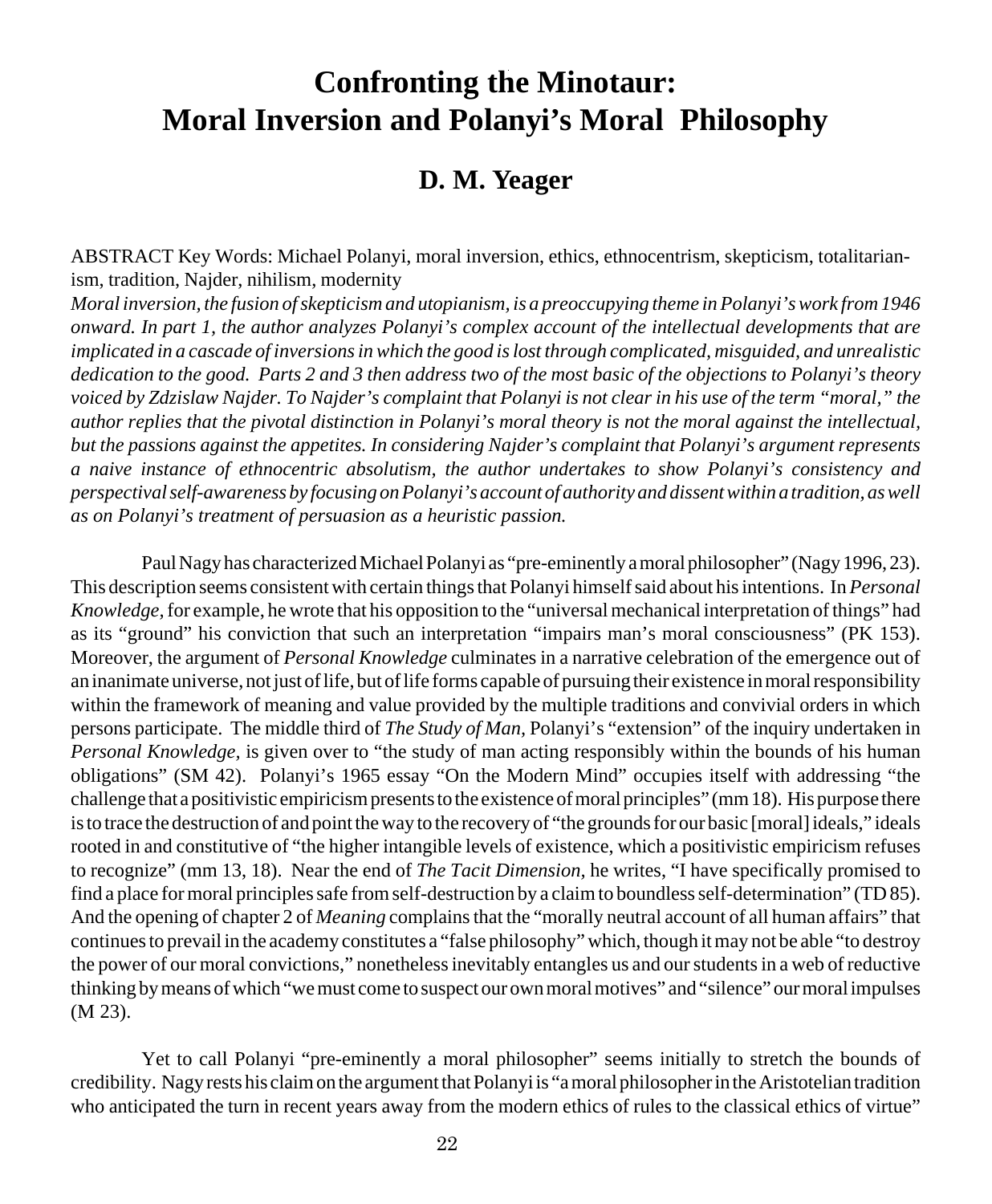(Nagy 1996, abstract), and one can find strands in Polanyi's work that prefigure certain much acclaimed arguments advanced by Alasdair MacIntyre. Yet it seems hard to fault moral philosophers and theologians for being less attentive to Polanyi's contribution than epistemologists, social and political theorists, and those who work in the domain of fundamental theology have been. There are at least two impediments in the way of securing the sort of hearing for Polanyi among ethicists that would allow us to proceed to a balanced discussion of his stature as a moral philosopher. First, Polanyi is a very complicated thinker, and it is difficult to assess the value of his thought for ethics and moral philosophy without first understanding his philosophy of science, his critique of critical philosophy and positivism, his social theory, and his account of human knowing. From the point of view of the moral philosopher, this is a lot of work to do for what looks to be, at best, an uncertain gain. Second, those portions of Polanyi's writings in which he is most obviously making moral arguments tend, it seems to me, to actively discourage the required investment of time and study, because on an initial reading, they seem imprecise, mythy, tendentious, ideological, and almost (if not downright) naive.

A case in point is his analysis of what he calls "moral inversion," which may be broadly understood as the process by which the fusion of scientific skepticism ("extreme critical lucidity" [TD 4]) with utopian social aspirations ("intense moral conscience" [TD 4]) produces the dystopia of moral and political nihilism out of which arises the modern totalitarian state, in which the only principle of social order is absolute coercive power and in which material welfare is embraced as the supreme social good. The exposure and critique of moral inversion is a project to which Polanyi reverts repeatedly between 1946 and 1975,<sup>1</sup> and it can fairly be said that diagnosing this pathology, analyzing its causes, and devising a remedy constitute the social objective to which his philosophical work is ordered.

In 1968 Zdzislaw Najder published, in the collection *Intellect and Hope,* an adept, biting, and comprehensive critique of Polanyi's discussion of moral inversion. So far as I know, this powerful set of objections has gone unanswered. There is, of course, no way to establish how influential his essay has been in discouraging philosophical interest in the ethical dimension of Polanyi's work, but I do not doubt that Najder's reaction is emblematic of the response of many readers to this strand in Polanyi's *oeuvre*—certainly my own first effort to engage and assess Polanyi's treatment of moral inversion resulted in dismay and misgivings that closely mirrored Najder's. To the extent that Polanyi's analysis is meant to provide "a historical, social, and political theory," Najder faults it for "oversimplification, hasty judgment, and tendentious interpretation of history" (Najder 1968, 384). According to Najder, Polanyi fails to adequately differentiate Nazism and Stalinism; he romanticizes and distorts the social reality of late nineteenth-century Europe; he "neglects" "social, economic, and sociohistorical factors" (378) and "never pays attention to social and economic causes of revolutions and upheavals" (379); his "pleas for political and moral restraint and moderation sound distinctly conservative" (382) and his "conceptual framework remains thoroughly individualistic or rather, to be more precise, rests on a sort of an individualistic-intellectualistic syndrome" (383). To the extent that Polanyi's analysis is meant to present a "conceptual proposal," "a tool to analyze certain problems of morality and moral behavior, of ethical change and of mass psychology" (365), Najder faults it for lack of focus, as well as lack of clarity and consistency. If it is a proposal about psychological processes, "the meaning of the predicate 'moral' seems to be rather difficult to ascertain: what precisely differentiates moral passions from other kinds of passions?" (367). If it is a proposal about sociohistorical tendencies rather than individual psyches, then Polanyi pays inadequate attention to what Najder calls "the social determinants of morality" (369). If it is a proposal about axiological structures, Polanyi is vulnerable to "accusations of inconsistency and arbitrariness" (372) because he sometimes treats moral commitments as socially grounded professions of faith and other times presents them as "eternal truths." His position, in the end, is indistinguishable from "ethnocentric absolutism" (370).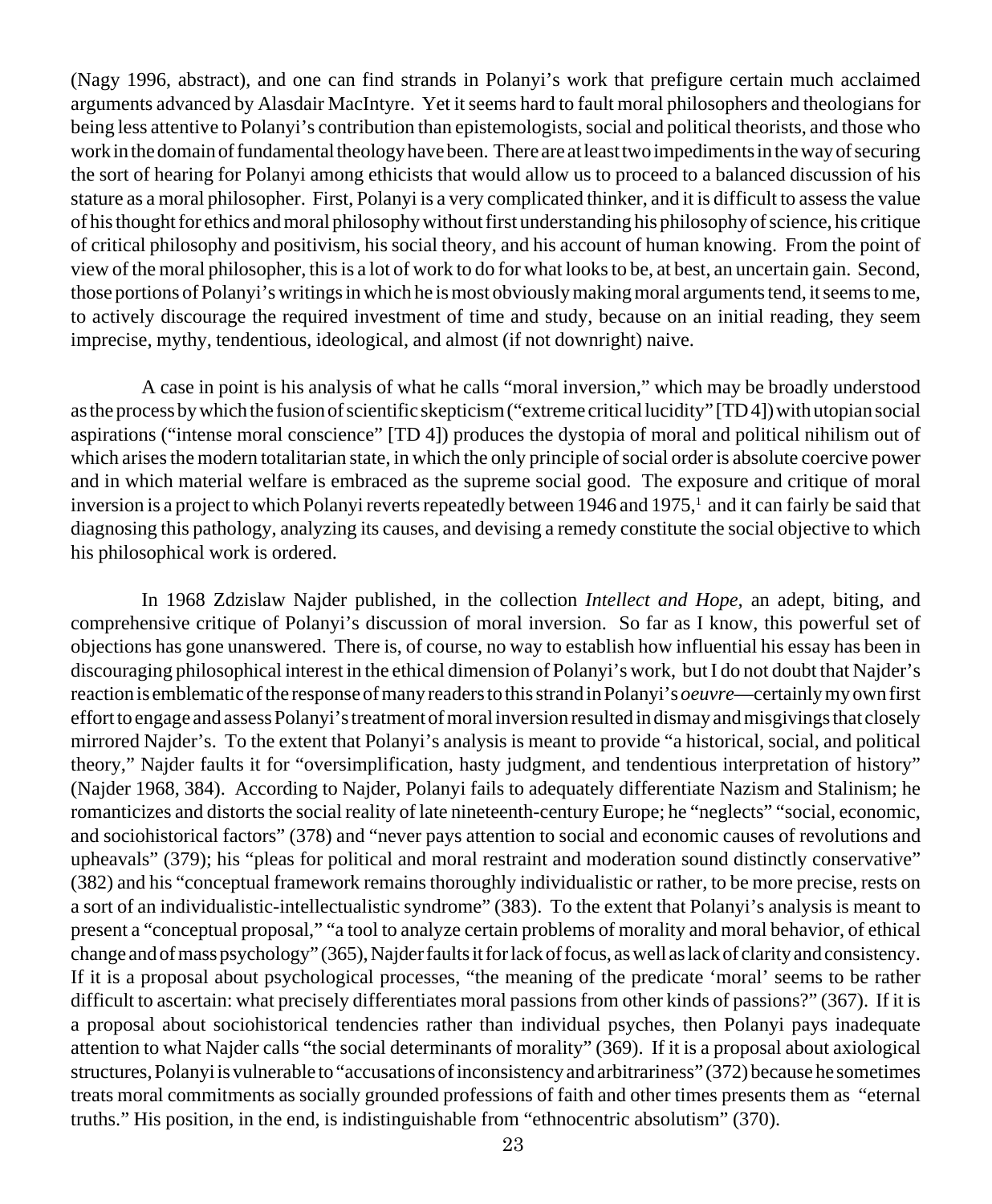Najder's criticisms are all weight-bearing objections and can only be answered (if they *can* be answered) by penetrating more deeply still into the logic of Polanyi's arguments. The very gravity of Najder's complaints suggests that moral inversion is an inauspicious place to begin the work of assessing Polanyi's contribution to moral philosophy. Other aspects of Polanyi's thought—his theory of fiduciary commitments, his analysis of the structure of human judgment, and his insistence that there is no escape from risk—seem considerably less problematic and clearly do have implications for ethics. Yet, on his own terms, we cannot take him seriously as a moral philosopher without giving sustained attention, sooner or later, to the metanarrative he develops concerning moral inversion in modernity. Since this account is actually considerably more complex than is usually acknowledged, I will begin by reviewing it. In sections 2 and 3, I will return to Najder's complaints (1) that Polanyi's use of "moral" and his notion of moral passions remain enigmatic (Najder 1968, 367) and (2) that Polanyi's argument offers an unwitting and regrettable example of "ethnocentric absolutism" (370). Najder's other criticisms are equally worthy of attention, but inasmuch as not all of them can be addressed here, I will concentrate on the two that seem most basic.

## **1. The Process of Moral Inversion**

As Polanyi makes clear at the beginning of "On the Modern Mind," he believes that ideas matter, that they have the power to shape the evolution of human history. It is only because thought has "intrinsic power" that freedom of thought matters.2 Ideas are contextually prompted, he grants, but ideas are not simply symptoms of and legitimations for other social forces that actually do the heavy lifting; on the contrary, ideas are a social force in their own right:

To accept the indeterminacy of knowledge requires, on the contrary [contrary to the objectivist picture of the "functioning of a mindless knower"], that we accredit a person entitled to shape his knowing according to his own judgment, unspecifiably. This notion applied to man—implies in its turn a sociology in which the growth of thought is acknowledged as an independent force. And such a sociology is a declaration of loyalty to a society in which truth is respected and human thought is cultivated for its own sake (PK 264).

Accordingly, when people "change their minds," governments rise and fall, despotism advances or despotism collapses (mhr 32, 28). His argument concerning moral inversion is an inquiry into European intellectual history and advances a hypothesis about the way in which the development of certain ideas and the emergence of a widespread disposition to act on those ideas are implicated in the rise of totalitarian socio-political systems in the twentieth century. Indeed, it is his hypothesis that certain combinations of ideas, consistently enacted, entail totalitarian tyranny. There is no getting around the fact that Polanyi believes that ideas are an independent, determining force in political and civic life.

Polanyi also believes that ideas can be correct or incorrect in their bearing on and representation of social as well as natural realities. Incorrect ideas yield patterns of action that are, at best, unfruitful. Moreover, thought constitutes "an autonomous power" because "truth, justice, and morality have an intrinsic [if intangible] reality" (mhr 35, 36). It is not, perhaps, easy to see just what this might mean, but it seems pivotal to understanding Polanyi's conviction that totalitarian régimes, and the condition of moral inversion that supports them, are inherently unstable. Because they invert, misrepresent, and deny real forces, they are riven with contradictions and illusions that cannot be maintained over long periods of time, even when they are instantiated in comprehensive social systems that provide little purchase for doubt or questioning.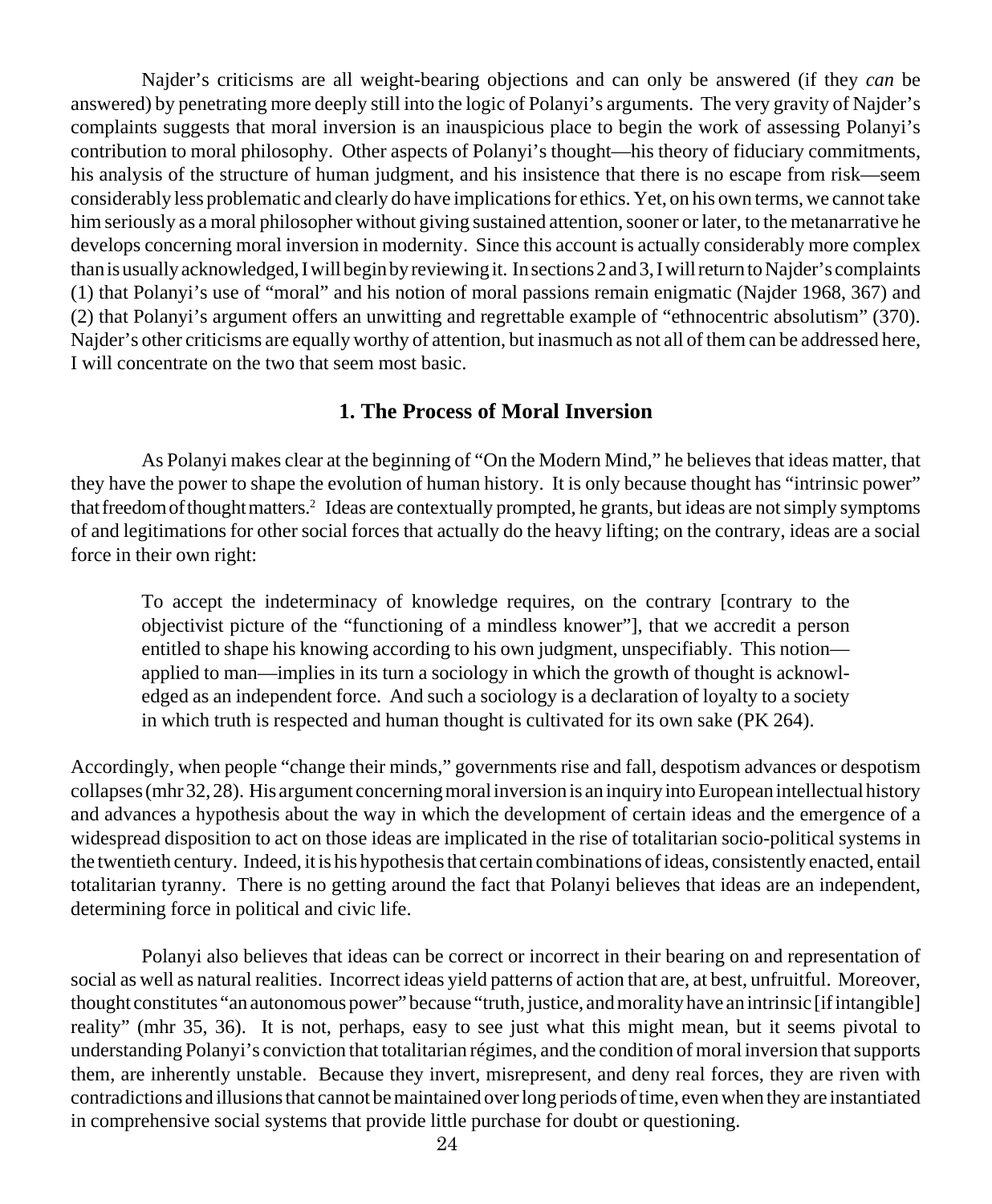#### 1.1 INTELLECTUAL DEVELOPMENTS CONTRIBUTING TO MORAL INVERSION

Polanyi's counterintuitive thesis with respect to the rise and dominion of totalitarian régimes (on the right and the left) is that the driving power behind these dehumanizing and violently oppressive governments has been essentially and fanatically moral. Whatever else the leaders of these movements may have been about, they understood themselves to be and, in fact, were (in Polanyi's judgment) implementing utopian visions of the common good. Polanyi is probing, then, a moral paradox: namely, that the twentieth century's unprecedented lake of blood had its springs, not in moral decay or complete amorality, but in pathological moralism. The demonic is not a force that opposes the moral; it is Western morality's own deepest and, in ways, most seductive temptation. Although this has presumably been a perpetual danger, in late modernity, the demonic subversion of moral intention became nothing less than inevitable when certain supporting conditions conspired to defeat critical moral self-consciousness. The puzzle that totalitarianism presents to him is, thus, the puzzle of how profound and noble moral aspirations could be so completely twisted and perverted as to result not only in the callous forms of dehumanization epitomized by the unthinkable slaughter of millions of citizens by their own various governments but in the complete subversion of justice, the wholesale sacrifice of freedom, and the systematic substitution of purposeful lies for inconvenient truths. These deaths, this subversion, this sacrifice, this substitution—these are the worldly face of moral inversion, and unlike so many others, from Karl Marx to Karl Polanyi to Zdzislaw Najder, Polanyi believes that the explanation is to be sought, not in (or not merely in) economic systems and social conflicts, but in European intellectual history. It is worth reminding ourselves, at this point, that Polanyi was a gifted Hungarian scientist and intellectual of Jewish background whose family emigrated from Hungary to escape the antisemitic laws and practices of the forces that occupied Budapest in 1919; in 1933 he left Nazi Germany under similar circumstances. Between 1928 and 1935, he made four extended trips to the Soviet Union. He may thus be said to possess a certain indisputable authority in speaking of totalitarian states. While it might be argued that he is wrong or one-sided in his interpretation, he cannot be said to be uninformed about the social conditions he seeks to diagnose.

The intellectual trends that he considers relevant to the rise of totalitarianism are as numerous as their interplay is complicated. The list must include at least these developments:

- The rise of Western science was closely tied to a mechanistic conception of the natural world, which yielded a mechanistic conception of the person, and that, in turn, yielded a materialist view of politics and "a naturalistic explanation of . . . moral and social responsibilities" (tc 41).
- As the physical sciences proceeded from one triumph to another, theorists sought to apply the scientific method to studies of the social order. Wrapped, then, in the authority of science, these interpretations of political trends and these predictions of the political and economic future could represent themselves as objectively unassailable empirical accounts, effectively licensing despotism on the part of those who embraced them.
- Because appreciation of scientific truth was necessarily restricted to a highly trained élite and because material contrivance has always been so important to the physical well-being of humanity, technology, which "requires that an invention should be economic and thus achieve a material advantage" (PK 177), gained ascendancy over scientific inquiry and the cultural values that constitute the framework of science. This gave a distinct boost to an already pervasive utilitarian (means-end; manipulative) mentality: a right understanding of science was further obscured and relations of use, instrumentality, and control were celebrated.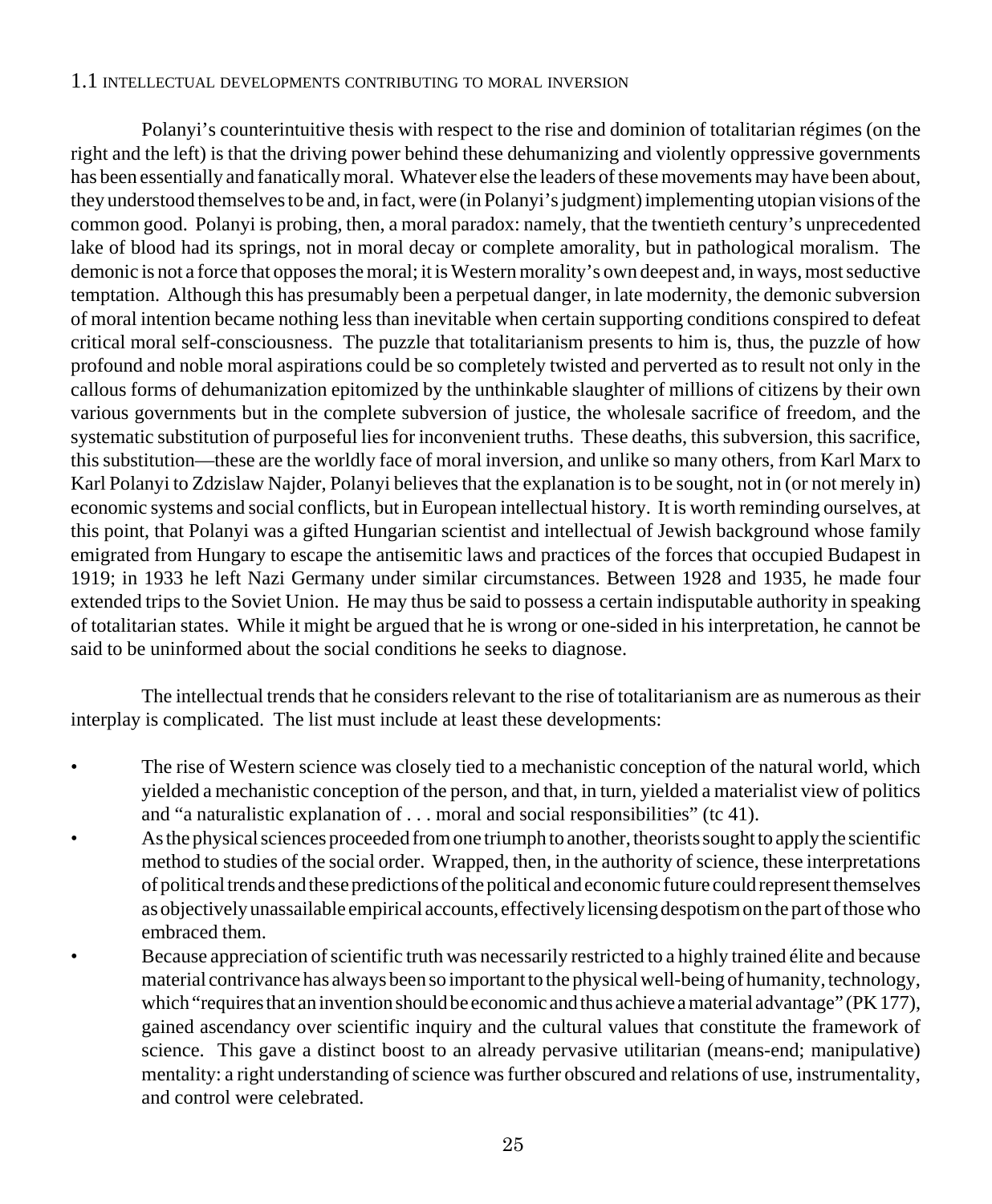- The relativization of truth and morals that arose with the decay of belief in revealed absolutes and rationally indubitable universals—the awareness of "our own ubiquitous participation in the shaping of truth" (PK 204)—yielded suspicion of all authorities and a species of moral nihilism (a contempt for humane ideals and an inability to respond to them) at both the political/civic and the personal levels. At the same time, it created a public eager to embrace the illusion that it would be possible to arrive at impersonal objectivity (the chief charm of which was the certainty it yielded) by working within the rigid constraints of the empirically provable.
- The scientific/rational challenge to traditional forms of social order and authority resulted in secularism (distrust of the clergy) and the shift from a static conception of society to a dynamic one. The idea that society is progressing toward ever higher and more adequate forms gained wide acceptance, and "the deliberate contriving of unlimited social improvement" was elevated to the status of "a dominant principle" (bn 8).
- With the decay of immemorial customs and unquestionable authority, the internal contradictions between the practice and the rhetoric of any society "professing Christian precepts" became a source of social disruption (bn 5).
- Whereas morality had once been construed as the restraint of passion and the achievement of serenity in the face of fate, it began to be understood in terms of the pursuit of (the enabling or enactment of) the social good; this produced "inordinate aspirations" and opened the way for "moral excess" (bn 3). • As otherworldly faith gave way to this-worldly enthusiasms, a secularized chiliastic perfectionism was loosed in the civic realm, fanning impatience with the (necessary) compromises of all existing social orders and yielding a ruthless revolutionary political righteousness. With this came the conviction that the end sought will justify whatever means are used to achieve it (see especially the description of the moral zealotry of Russian revolutionaries, mhr 38).
- Romanticism ("a comprehensive movement of thought and feeling" evoked by "[m]an's consciousness of himself as a sovereign individual" [bn 8]) gave rise to the idea that "man's moral responsibility would be safely grounded in nature" (tc 43). This led Jean-Jacques Rousseau, among others, to distrust society (authority, culture, and tradition) as a form of corruption and to place great value on individuality and spontaneity. It also led, in parallel contrast, to the utilitarian view (particularly in the theories of Claude-Adrien Helvétius and Jeremy Bentham) that "reduced man to a bundle of appetites feeding themselves according to a mathematical formula" (tc 43).
	- The rise of absolute individualism had the paradoxical result of authorizing the absolute state: "an outstanding individual is a law unto himself and may, as a statesman, unscrupulously impose his will on the rest of the world" (PK 232). A nation, too, has "the right and the duty to fulfil its 'historic destiny' irrespective of moral obligations" (PK 232; see also SFS 78–79, bn 7ff., M 12).
		- Whereas freedom and obligation had been seen as inseparable (because freedom was considered to be a function of membership in a community, membership which entailed an obligation to a particular tradition and its values [SFS 65, 74]), freedom began to be conceived as sovereign individuality and as a release from social obligation. Revolt, disorder, and meaningless activity came to be seen as the road to freedom (M 23).
		- Growing social disillusionment and contempt provoked self-conscious immoralism. People with developed moral sensitivities thus pursued and flaunted vicious behavior "in protest against the moral shallowness of society" (bn 9). Individuals embraced and were guided in their conduct by the view that "evil may be morally superior to good" (bn 13) because it was honest, natural, authentic, and untrammeled by discredited social conventions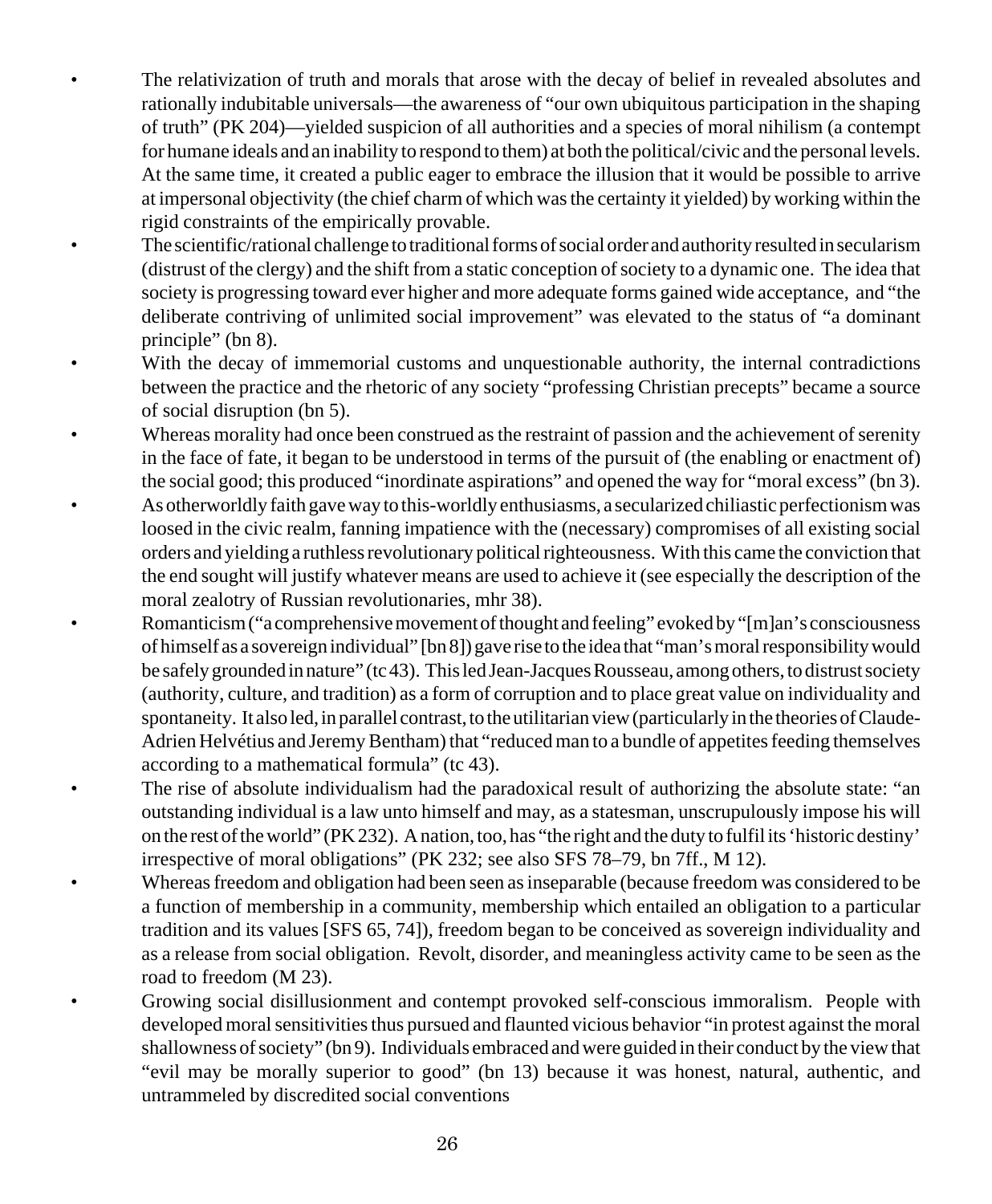A listing of this sort makes it clear that moral inversion is not being presented to us as a simple, obvious, and straightforward development. Indeed, my own initial impression that Polanyi's theory of moral inversion is too speculative or too sketchy to be very convincing seems, in light of such a list, to have arisen because of the breadth of data that he undertakes to integrate rather than because his analysis is superficial or simplistic. There is, after all, a considerable literature on nearly all of these trends. And if Polanyi has not given us the sort of detailed and specific analysis of intellectual history that we might have found more persuasive, it may be because he could hardly track them all with the same level of intensity with which he has traced the development and effects of positivistic skepticism.

It is, moreoever, his argument that none of these trends, taken by itself, would produce moral inversion. What is required is the *fusion* of two or more. In analyzing what fuses with what to produce moral inversion, Polanyi gives different accounts in different places, but in all of these accounts, we find him combining one of the trends connected with the development of scientific rationalism into positivistic skepticism with one of the trends relating to shifts in and intensifications of civic moral aspiration. Moral inversion requires, to use the words of Harry Prosch, "the twin devils of the ideal of knowledge as detached objectivity and the ideal of action as moral perfectionism" (Prosch 1986, 272).

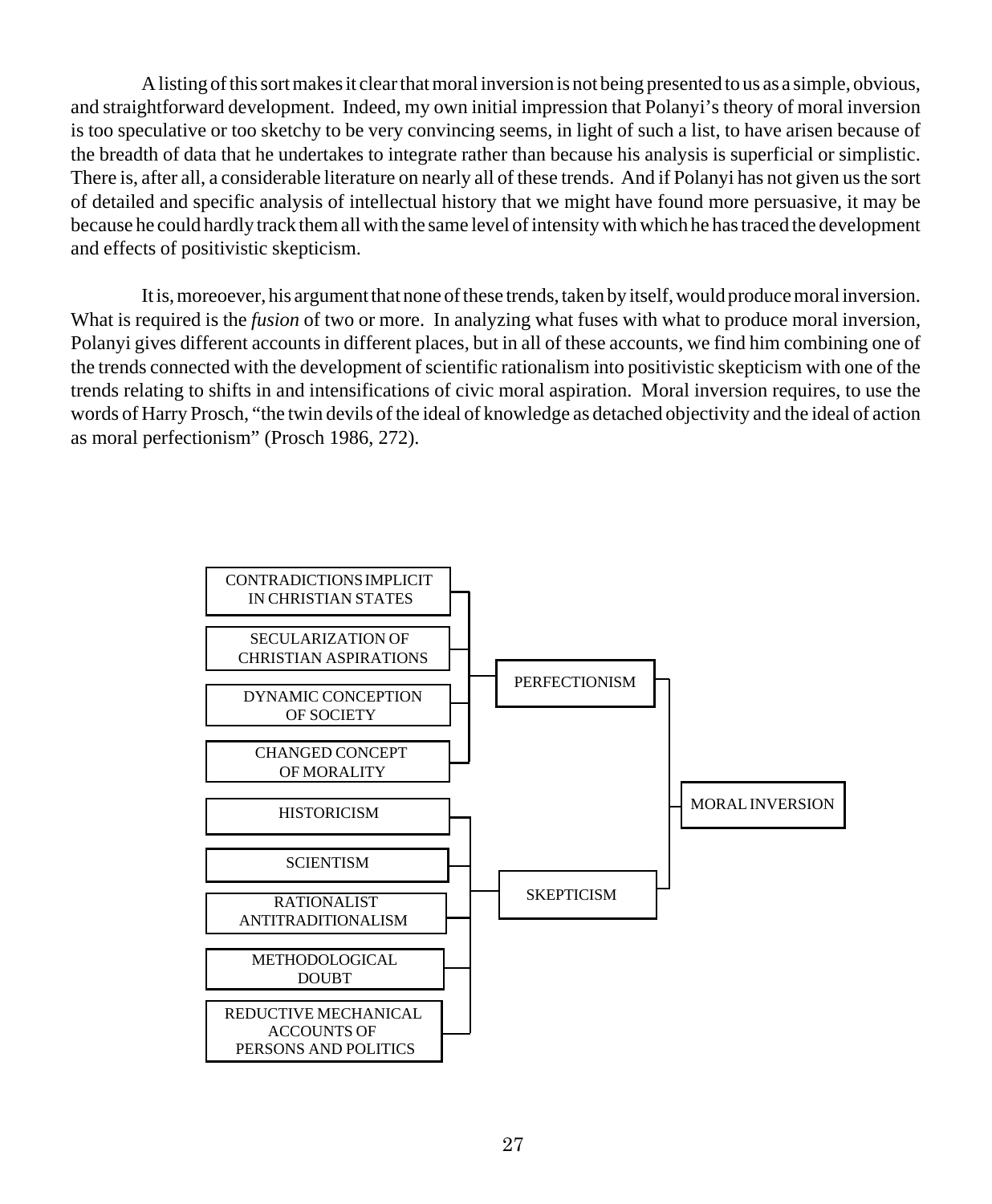Different permutations of elements from the two basic clusters yield the various summary characterizations of the origins of moral inversion that Polanyi advances in different places. In *Personal Knowledge,* he speaks of the dynamo-objective coupling, by which he means that in any given psyche, the dynamic or motive power of the moral sentiments is fused with the illusion of scientific certainty provided by false theories of impersonal, objective knowledge (PK 230). Or in a slightly different way, the energizing power of moral indignation fuses with a materialistic and utilitarian "interpretation of morality [which] accuses all moral sentiments of hypocrisy" (PK 233). And in the arena of public affairs, "high moral dynamism" fuses with "our stern critical passion which demands that we see human affairs objectively, i.e. as a mechanistic process in the Laplacean manner," or, to put it yet another way, "inordinate . . . moral aspirations" fuse with a "completely amoral . . . objectivist outlook" (PK 228). In *The Tacit Dimension,* he at one point suggests that "Scientific skepticism and utopianism had thus fused into a new skeptical fanaticism" (TD 4) and, at another, describes the effects of "self-doubt coupled with perfectionism" (TD 87). These passages, and others like them, support the view that moral inversion occurs only in the interplay of a double infirmity: a pathologically "misguided" intellectual passion—"a passion for achieving absolutely impersonal knowledge" (PK 142)—enters into a symbiotic relationship with a pathological (or at least invidiously "inordinate") moral passion—the utopian passion for social perfection. There are, however, other passages that look for an explanation, not to some set of pathologies within the normal framework of Western thought, but in the framework itself. In works at the beginning and at the end of his philosophical career, he suggests that the contradiction or antinomy has been built into the Western tradition of thought from its very inception in the imperfect cultural welding of the rational and critical heritage of the Greeks with the moral and prophetic heritage of the Christians. "Modern thought is a mixture of Christian beliefs and Greek doubts. Christian beliefs and Greek doubts are logically incompatible and the conflict between the two has kept Western thought alive and creative beyond precedent. But this mixture is an unstable foundation. Modern totalitarianism is a consummation of the conflict between religion and skepticism" (LL 109–10; reprinted nearly word-for-word in M 20–21). It is as if he supposes that the intractable presence of each exposes the other to novel forms of corruption.

While it is difficult to bring all of the pertinent elements into a lucid comprehensive statement of the interactions of all these intellectual developments in triggering moral inversion(s), I do not see obvious contradictions among the various partial accounts. That the accounts of the origins of moral inversion(s) should be variable in this particular way actually contributes to the force that the notion develops when it is closely studied. The experience is rather like questioning a witness on multiple occasions. The account that the witness gives changes as the questioning probes the event from different angles, but so long as the witness does not give contradictory accounts, the witness's ability to place the same story in multiple contexts enhances the impression of reliability, whereas a rigid account that could only get at the event by approaching it in one way would give the impression of being an invented story rather than the fruit of many-dimensioned experience. Moreover, if Polanyi is at all correct in his analysis, it must be granted that he is trying to track exceptionally complex cultural developments which are interrelated, overlapping, and mutually reinforcing in countless ways.

#### 1.2 SPURIOUS MORAL INVERSION

Words and beliefs matter because people act on them, but Polanyi acknowledges that it is not uncommon for there to be some discrepancy between theory and practice. Moreover, important as ideas are, practices and institutions have their own resistant durability. "[P]eople can carry on a great tradition even while professing a philosophy which denies its premisses. For the adherents of a great tradition are largely unaware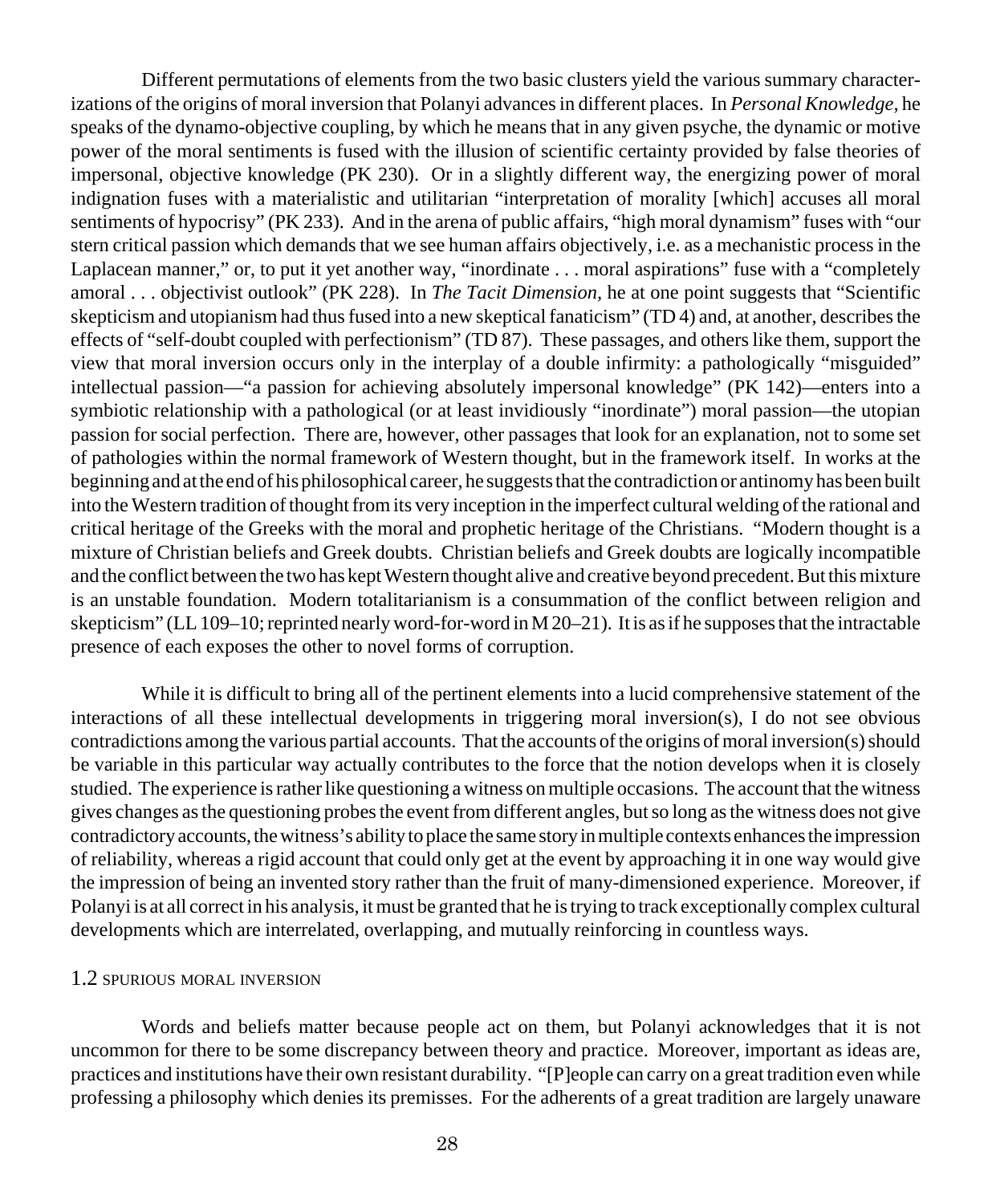of their own premisses, which lie deeply embedded in the unconscious foundations of practice" (SFS 76). A scientist can voice a completely wrong theory of science while still managing to function as a fine and productive scientist; likewise, an agent can imbibe and repeat completely false theories of the moral life without ceasing to do the right thing in situations of concrete moral choice. Taught by the disenchanted to be embarrassed by the traditional language of morals, we learn to use other language for what we are doing ethically and politically, giving a false materialistic account of human action and denying that agents have any motive other than material self-aggrandizement, or pleasure, or power. But even in doing so, we might still fail to draw the logical existential consequences of these theoretical accounts, or we might be protected from drawing such conclusions by the existence of institutions incompatible with such conclusions. Such situations constitute spurious moral inversions. He believes that a rich capacity for this kind of inconsistency or "suspended logic" is what has kept the Anglo-American world safe, so far, from the menace of totalitarianism.

Because spurious moral inversion involves a contradiction, it represents a dangerously unstable situation. Thoroughgoing moral inversion is logically more stable because it brings personal conduct and social arrangements into line with the accounts that are given of them.<sup>3</sup> The importation of the corrupted accounts into polities which do not already have the protective institutions and practices in place will inevitably produce complete moral inversion because the community legislates according to the theories it has embraced as true. Moreover, inasmuch as words and ideas are considered by Polanyi to be powerful social forces, untrue descriptions of what we are doing are profoundly subversive even in established, stable institutional contexts. In such settings, the impetus toward greater consistency (the passage from spurious moral inversion to actual moral inversion) comes, ironically, with "a great upsurge of moral demands on social life" (PK 234). In periods of social crisis and social agitation, social contradictions are brought into view and exploited. More important, when traditional moral arrangements and behaviors, *particularly moral restraints on behaviors,* are challenged, their defenders find themselves without any theoretical support, since the regnant accounts explain personal behavior and social arrangements in terms of power and interest. When new social programs are ardently advocated and extreme social change is proposed, existing practices are without defense and are dismissed in contempt. "When injected into a utilitarian framework it [social dynamism] transmutes both itself and this framework. It turns into the fanatical force of a machinery of violence. This is how moral inversion is completed: man masked as a beast turns into a Minotaur" (PK 235; see also 268).

#### 1.3 THE MAKING OF THE MINOTAUR

Yet two questions suggest themselves: Why should the fusion produce a devouring monster, rather than, say, a bungling and inefficient bureaucracy? And if positivistic skepticism functions so efficiently to evacuate the political realm of all moral scruples and content, why not say simply that the rise of totalitarian savagery is, as people intuitively believe, an index of the abandonment of morality, rather than insisting on the paradox of morality running amuck? In considering these questions, we need to examine in more careful detail at least one of his accounts of the process of inversion. Since *Personal Knowledge* offers the most comprehensively developed statement of Polanyi's philosophy, it makes sense to examine the version that we find there, and I want to look less at the actual passages that invoke the term "moral inversion" (the last six sections of chapter 7, "Conviviality") than at three earlier arguments that put in place the groundwork upon which the summary discussion of moral inversion relies. All three preliminary considerations explore the roots of "[t]he moral appeal of a declared contempt for moral scruples" (PK 235).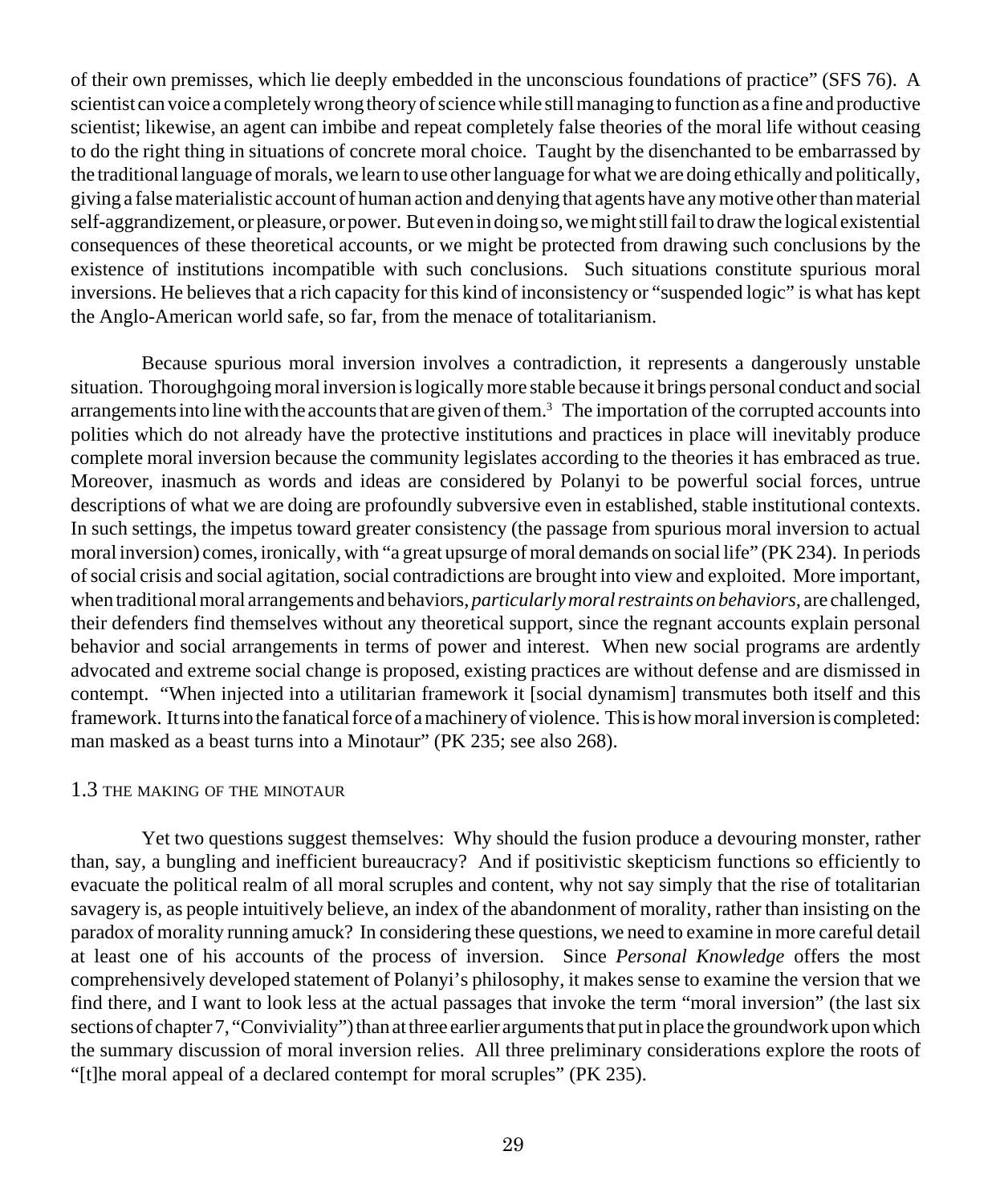#### 1.3.1 *The LaPlacean ideal of knowledge*

Toward the end of the subsection "Scientific Value," in chapter 6, "Intellectual Passions," Polanyi discusses at some length the "Laplacean delusion" or "fallacy" (141). This "fallacy" has multiple dimensions, but for our purposes can be summarized as "a conception of science pursuing the ideal of absolute detachment by representing the world in terms of its exactly determined particulars" (139), together with the conviction that an adequate knowledge of these entities and the natural (that is, physical) forces that "animate" them would yield "a complete scientific knowledge of the universe" (140). Laplace, by "substituting" the illusion of "a knowledge of all experience" for what was, in fact, nothing but "a knowledge of all atomic data," set in motion the chain of (self-)deceptions that produced "a mechanistic world view" (141). This conceptual development, grounded in a profound error of oversimplification, constituted a "menace" not only to science itself but also to "cultural values." Captivated by the "Laplacean ideal of knowledge," subsequent thinkers derived from it a widely accepted "conception of man" which was used to guide "the conduct of human affairs" (141). A mechanistic conception of the world thus yielded a mechanistic conception of the person which in turn yielded a materialistic view of politics. This persisting materialistic view of politics has two dimensions. In the first place it produces a cynical and distrustful view of the nature of politics and governance: "Its reductive programme, applied to politics, entails the idea that political action is necessarily shaped by force, motivated by greed and fear, with morality used as a screen to delude the victims" (141). In the second place, it alters the conception of the highest public good, teaching that "material welfare and the establishment of an unlimited power for imposing the conditions of material welfare are the supreme good" (142).

As material welfare is elevated, other goods, such as scientific values and various forms of liberty, are subordinated, devalued, and even suppressed. Thus we arrive at the paradox that a line of interpretation arising from the operation of intellectual passion, specifically, the "passion for achieving absolutely impersonal knowledge" (142), has the consequence of discrediting the intellectual passions and the articulate systems which they express and reinforce. This destruction of intellectual passion by intellectual passion is possible only because the intellectual passion that drives the process is a "misguided" one, a passion hell-bent on achieving a fallacious objective. That it is misguided is shown by the fact that it destroys its very base, and this leads Polanyi to articulate "a criterion of consistency" for assessing theories of human nature and human society: "our conceptions of man and human society must be such as to account for man's faculty in forming these conceptions and to authorize the cultivation of this faculty within society" (142).

This passage is important to a consideration of moral inversion because it introduces the separation of passions from the objectives they seek to achieve. It also is one of the simpler and cleaner accounts of the social degeneration Polanyi is exercised to reverse. But one of the most interesting things about this passage is that he introduces "moral aspirations" into this developmental portrait even though they do not seem at all necessary to the portrait of, and critique of, reductive materialism that I have just summarized. Into the paragraph describing the reconceptualization of the highest public good, he interjects, "But our age overflows with inordinate moral aspirations. By absorbing this zeal the objectives of power and wealth acquire a moral sanctity which, added to their supposed scientific necessity, enforces their acceptance as man's supreme and total destiny" (142).

This observation prefigures, of course, the fusion that is characteristic of the process of moral inversion, but its apparent gratuitousness in this particular passage invites a deeper probing of his thought. Clearly he believes that the moral legitimation of increasingly reductive accounts of human activity, the aura of "moral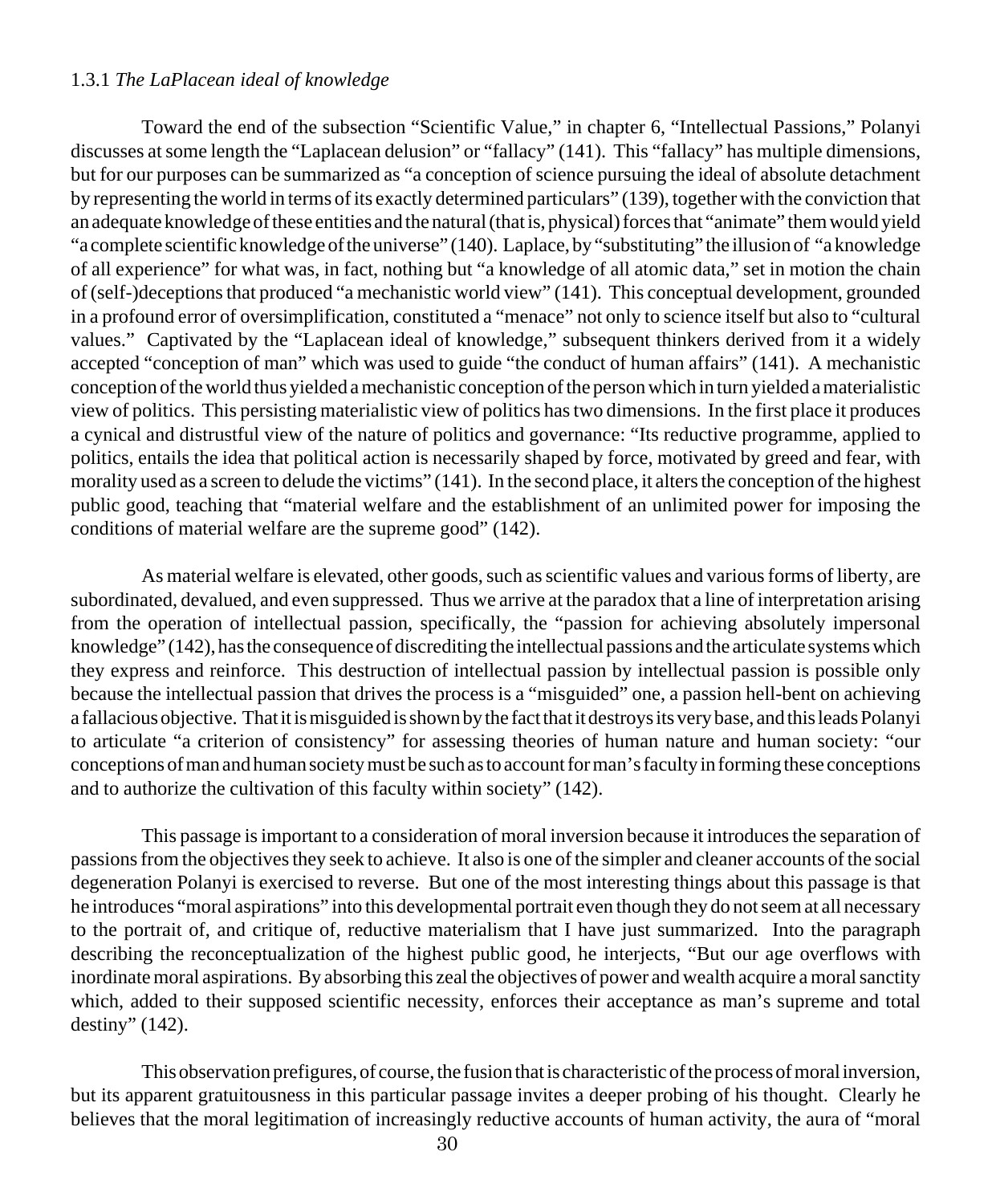sanctity," is not adventitious; neither does it tag along after changes driven by other forces. I began section 1 by drawing attention to Polanyi's conviction that ideas directly influence the course of history, but obviously they can influence history only when they are acted upon. The motives that impel action and sustain citizens through the dislocations of social rearrangements are not intrinsic to the ideas themselves; otherwise, spurious moral inversion would not be possible. Thus, when we set the passage in question in the context of other components of his argument, we can begin to see at least three plausible reasons for his introduction of a reference to moral aspirations into his cognitive account of the extension of reductive materialism into political philosophy.

1. A cognitive adjustment that can be tracked explicitly has a tacit dimension that can only be described obliquely. Elsewhere in the book he notes that the success of communication, despite all its specific stumbles and fumbles, arises out of "[t]he interpersonal coincidence of tacit judgments," a coincidence that is "primordially continuous with the mute interaction of powerful emotions" (PK 205). If this is true of communication, how much more true must it be of our capacity for joint action. Our cognitive life as personal knowers has subterranean springs in emotion, and the mystery of agency lies hidden in the vibrant turmoil of volition, desire, need, interestedness, and love that impels us into motion. It is one of the faults of the descendants of LaPlace that they refuse to credit any such bodily grounding of inquiry, let alone knowledge, and Polanyi's work suggests that it is one of the ironies of history that the triumph of the LaPlacean vision of the polis was powered by its infusion with passions and aspirations that it denied.

2. The reordering of social goods generated by Laplacean universal mechanics was not, in Polanyi's view, anything like the neutral cognitive "revaluation" that Najder conceives it to have been. It was a reconceptualization freighted with authority and commanding extraordinary sacrifices. It was, in his judgment, the paradoxical combination of alleged scientific inevitability and "moral sanctity" that authorized its ministers to exercise the full force of their power in antidemocratic, violent, and totalitarian strategies for realizing an impoverished social order, which was, in perfect good conscience, represented by zealots as a "destiny." Only this could explain why in totalitarian states, the exercise of coercive power is often supplemented by patently moral denunciations of any deviation in thought or action as "irresponsible, selfish, immoral" (PK 180).

3. Parallel to the irony of intellectual passions that destroy their own foundations, is the irony of moral aspirations that motivate action that yields not a better, more just social order, but a worse, less just one. On the LaPlacean reading of the human situation, political action is supposed to be "shaped by force, motivated by greed and fear" (PK 141), completely shorn of any authentic moral inspiration, yet examined honestly, it seems, in fact, to have been driven, as a political program, by a conception of the good and a profound sense of social responsibility.

Reverting later in the same chapter to this "materialistic outlook paradoxically imbued by inordinate moral aspirations," he suggests that by this means "the materialistic interpretation of culture [became] a disguised imperative" (PK 180). This exposes for us the important fact that moral inversions are actually of (at least) two kinds. In addition to the open "moral appeal of immorality" (PK 232), which is most pronounced in the various explicitly nihilistic philosophies (particularly German Romantic nihilism), there are also covert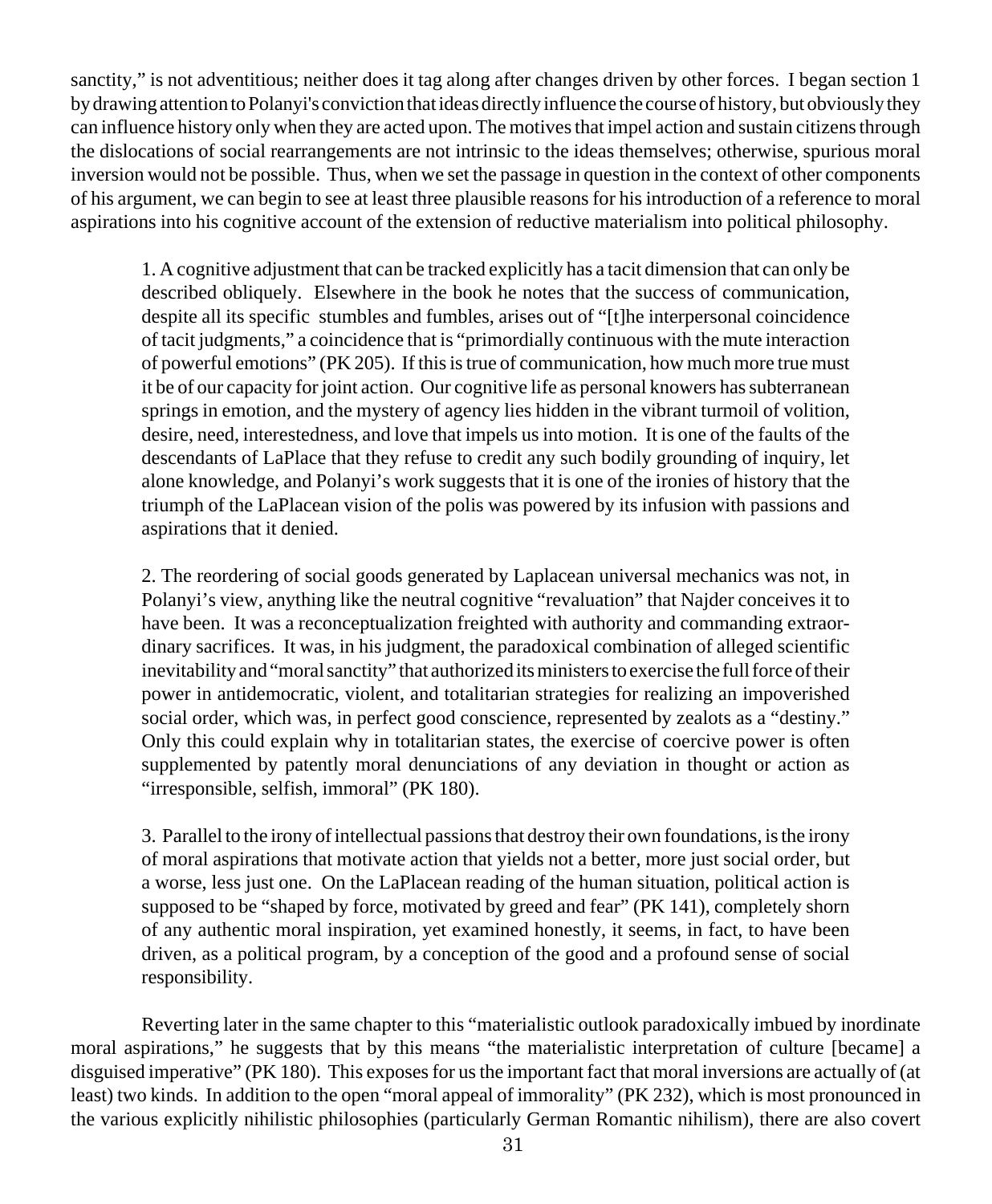situations in which moral discourse and moral concern appear to disappear altogether from the public arena, having been driven, so to speak, underground. Morality, ashamed of itself and publically denied, continues to function, adopting the coloration of scientific statement or some other disguise. This picture is later reaffirmed where he writes, "For when open professions of the great moral passions animating a free society are discredited as specious or utopian, its dynamism will tend to be transformed into the hidden driving force of a political machine, which is then proclaimed as inherently right and granted absolute dominion over thought" (PK 214).

Hidden moral passions are the breeding ground of fanaticism. As he says in "Beyond Nihilism," moral passions that are torn from their proper objects or forced into disguised expression cannot "speak in their own voice and are no longer accessible to moral arguments" (bn 17–18). Were it only a matter of deception, of moral motive having to express itself in an alien idiom, the situation "would perhaps be merely pitiful" (PK 231). But the transposition changes the passion in question. It becomes "an isolated passion, inaccessible to moral considerations" (PK 231). In other words, the energy and commitment become immune to public criticism, to self-conscious review, and, perhaps most importantly, to any form of restraint. "[A] dogmatic orthodoxy can be kept in check both internally and externally, while a creed inverted into a science is both blind and deceptive" (PK 268).

## 1.3.2 *Self-set standards and moral doubt*

At the beginning of chapter 7, "Conviviality," Polanyi sets the "civic predicament" (PK 204) in a different frame. Here he begins by reflecting on the anxiety produced in the individual knower when she absorbs the fact that her convictions, which she holds to be true and upon which she acts, sometimes irreversibly, have been acquired in a particular social location at a particular time from particular fallible peers, teachers, and authorities. This anxiety is partly a function of the historicists' dismantling of revealed and rational "truth," but it is important to see that the anxiety is also, to some large degree, the result of the unreasonable standards for judging knowledge that have been invented by critical philosophy. In any case, suffering from "the internal insecurity of self-set standards" (211), she is vulnerable to a double danger: on the one hand, her convictions suddenly appear to be mindless conventions that have been foisted upon her by others for their own purpose and convenience. On the other hand, to the extent that she can still feel that her commitments are her own at all, her convictions are bound to seem subjective, arbitrary, and capricious (203).

This personal disquiet, pressing toward relativism and provoking self-distrust, is socially magnified into a wholesale suspicion of authority:

At all points where men in authority are seen to impose on others intellectual values which on reflection may come to appear adventitious, the justification of this authority may be called in question. The exercise of authority will tend to appear as bigoted or as hypocritical, if it asserts as universal what is actually parochial.

 Thus the disturbance of our own convictions, caused by the sight of our own ubiquitous participation in the shaping of truth, will expand into a civic predicament (203–4).

This gives us, again, a picture of social distrust, public cynicism, and political decay, but the account is different. As we have seen, in chapter 6 Polanyi argues that a reductive view of the human person and a materialist account of social activity produces a cynical and distrustful view of the nature of politics and governance: "Its reductive programme, applied to politics, entails the idea that political action is necessarily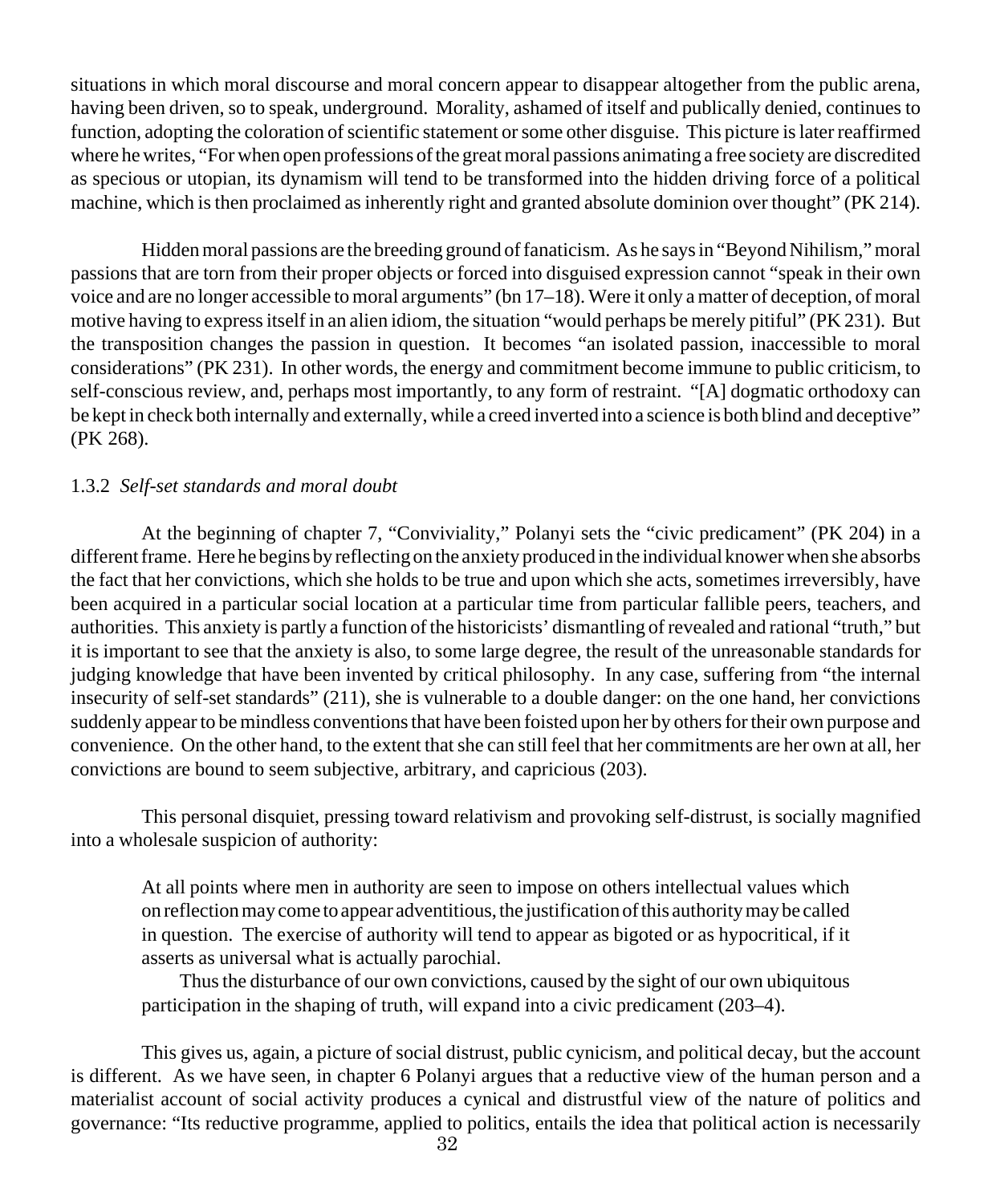shaped by force, motivated by greed and fear, with morality used as a screen to delude the victims" (141). But here, at the beginning of chapter 7, the cynical and distrustful view of the nature of politics and governance is shown to arise out of the conundrum produced not by what Polanyi judges to be a wrong understanding of knowledge but by what he considers to be basically a right understanding of knowledge. If we run down the road prepared by a deluded conception of perfectly objective, empirically bound knowledge, we arrive at a view of politics as amoral—a rough and unrestrained conflict of power, aimed at survival and dominance. If we run down the road prepared for us by the sociology of knowledge, we also seem to arrive at a view of politics as an amoral realm where the clever and powerful manipulate social arrangements for their own advantage and where the weak and victimized have no protection and no court of appeal.

#### 1.3.3 *The inevitability of imperfection*

In "Two Kinds of Culture," a subsequent subsection of chapter 7, Polanyi offers a third account of the origins of suspicion of politics and governing authorities, and this account is the most fundamental. Here he is writing, not about pathologies that might be cured, but about the human condition itself, as he understands it. Thought and action in the civic realm, even when pursued freely, must necessarily be pursued on a platform of three civic institutions: "group loyalty, property and power" (215). These are the civic institutions that establish social cohesion, ensure the wherewithal for individuals to sustain their lives, and defend the community and its property against various external and internal threats. These institutions, however essential to the existence of a functional society, are not particularly appealing morally: "loyalty is parochial, property appetitive and public authority violent" (215). In other words, the "civic pole" of culture is "essentially at variance with the universal intent of intellectual or moral standards" (215). So moral aspirations will always overleap civic realities, and the more ambitious and unequivocal these aspirations are, the more dissatisfied their proponents will be with social reality. "[I]n a critical age, this intertwining of civic exigencies with the ideals of morality will remain precarious" (215–16).

This social realism is all of a piece with his remarks elsewhere (usually in the context of explicit considerations of moral inversion) concerning the revolution-breeding aversion of the morally righteous to the apparent hypocrisy of régimes that espouse values that they do not practice. But it works in the other direction, too, and it is this other direction that Polanyi underlines in the discussion in "Two Kinds of Culture." The discrepancy between moral ideals and social requirements can make moral criticism seem alternately unreasonably utopian and cynically self-serving. "The genuineness of moral standards will be rendered suspect when it is realized that they are upheld by force, based on property and imbued with local loyalty. . . . Morality will then be [perceived to be] reduced to a mere ideology" (216).<sup>4</sup>

Social life, even under the best of circumstances, will always present us with an impure mix of moral ideals and amoral exigencies. Thus, Polanyi speaks of "the eternally menacing discrepancy between the universalist claims of morality and its actual dependence on power and profit" (231). And at the end of the chapter "Conviviality," he calls this the inherently unstable logic that is built into a free society. The reason that social reality cannot be otherwise is succinctly specified toward the end of *The Tacit Dimension* where he probes "the logic by which successive levels of reality are related to each other" (TD 85). Every level of reality leaves open possibilities, "boundary conditions," that are closed by operational principles at the next level, but what is possible at the higher levels is limited by the lower ones: "All our higher principles must rely for their working on a lower level of reality and this necessarily sets limits to their scope" (TD 85). At one level of reality, we find society "as an organization of power and profit" (TD 86). As such, it leaves many decisions and arrangements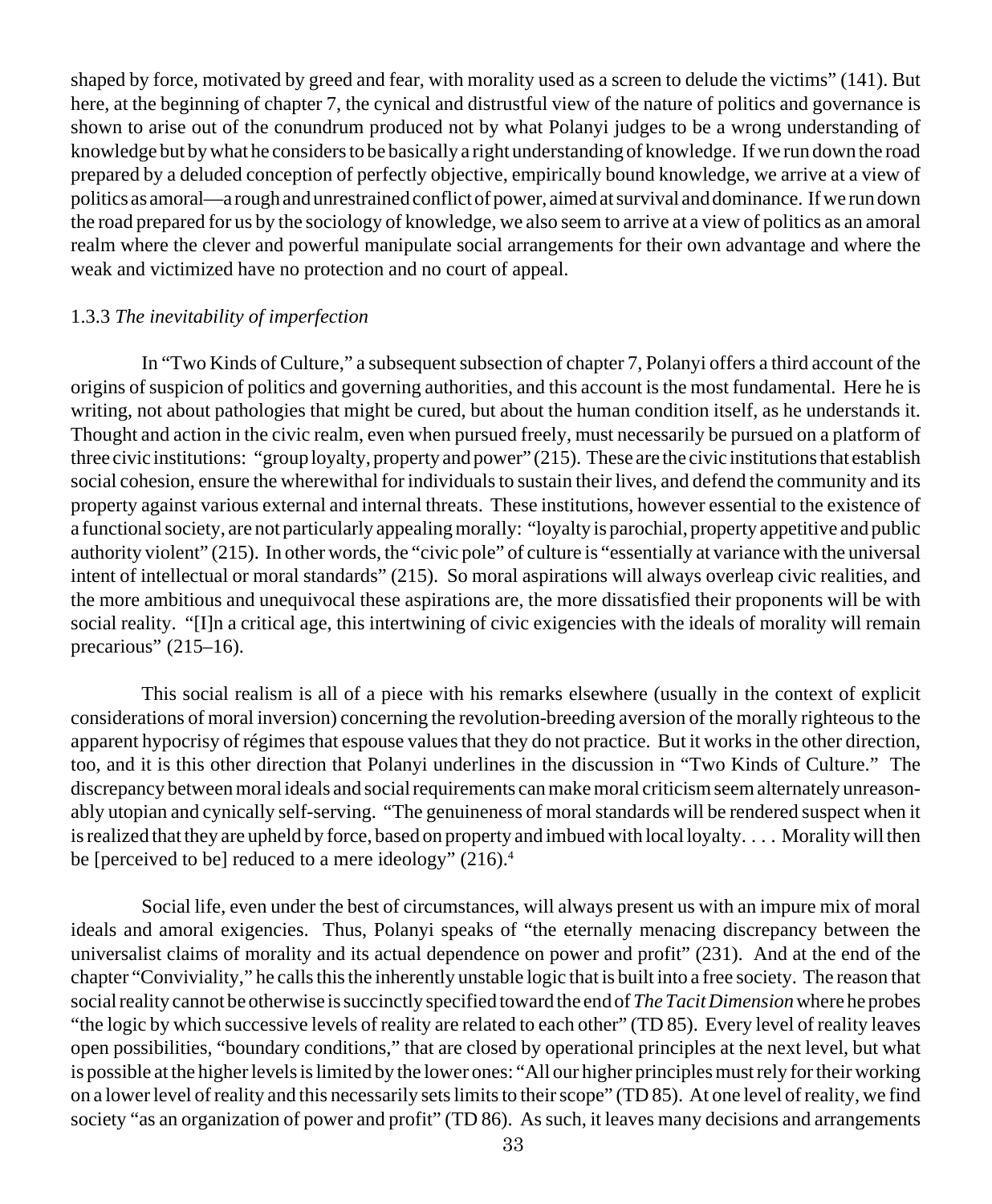open to determination by higher (that is, less materially determined) moral principles like justice and beneficence, but it remains what it is: a material system for securing material well-being. Accordingly, "moral progress can be achieve only within the medium of a society operating by the exercise of power and aiming at material advantages" (TD 86). This makes it clear why "inordinate endeavors" (TD 85) are misconceived and bound to fail. At the same time, it is equally misguided to resolve the tension by declaring moral aspirations to be fanciful delusions. Though the lower levels of reality set limits to the scope of moral aspiration, it does not follow that our aspirations are reducible to the forces that limit them. We fail equally by refusing to recognize limits or by denying the operation of "transcendent values." And, curiously, both failures produce the same result: a political space evacuated of operational moral purposes and restraints.

In the final paragraph of *The Tacit Dimension*, he observes that "[m]en need a purpose which bears on eternity." This follows, he believes, from the evolutionary "cosmic emergence of meaning" that he has traced human beings, unlike lower animals, cannot be "satisfied with a brief existence" (TD 92). He offers "truth" and "our ideals" as the objects that can satisfy this hunger and concludes "this might be enough, if we could ever be satisfied with our manifest moral shortcomings and with a society which has such shortcomings fatally involved in its workings" (TD 92). It is the failure to adjust to this reality that has been half of the fatal fusion producing totalitarian horrors.

## 1.3.4 *The Minotaur at the center of the maze*

These three accounts converge in portraying the development of a conception of the public realm from which moral ideals, moral motives, and moral restraints have been banished. Even though this conception does not accurately represent civic reality (in which moral motives and interests continue to operate, but have adopted displaced forms of expression), public life has been distorted and impaired by being so conceived. The most significant inversion is the subordination of thought to power, an inversion that becomes increasing lethal as a polity approaches "the complete subordination of all thought to the service of one specific centre of power" (PK 243). When this inversion is coupled with the unleashing of fanaticism and the absence of any recognition of limits and moral restraints, the Minotaur is born: a wily and dangerous monster with a bull's head on a man's body, that devours human beings.

Moral inversion is not one thing, but a cascade of paradoxical inversions that break upon us. Taken together, they have the potential to bring to an end the culture and civilization that arose out of the Renaissance and Enlightenment in Europe. In the name of social well-being, society is immeasurably impoverished. In the name of social justice, justice is trampled upon. In the name of self-determination, self-determination is denied. In the name of freedom, freedom is lost. In the name of morality, immorality is celebrated. In the name of truth, the possibility of arriving at truth is denied. In the name of the highest moral aspirations, the West descends into "soul-destroying tyrannies" (PK 265). Liberalism is devoured by her own children, and the Enlightenment is by the Enlightenment destroyed.

Yet this destructive movement, this process of cultural deformation, does not appear to Polanyi to be inevitable or irreversible. It has not resulted because liberalism is some "deception of vain desires." It has come about in the first place through wrong ideas that can, with effort, be set right. But, more fundamentally, the process is rooted in the pathos of deluded hope. Persons aspire to more than the human condition can supply. At the root of moral inversion is a denial of human reality, a basic blindness or self-deception or antirealism that renders our aspirations demonic. It happens when we seek the certainty guaranteed by absolute impersonal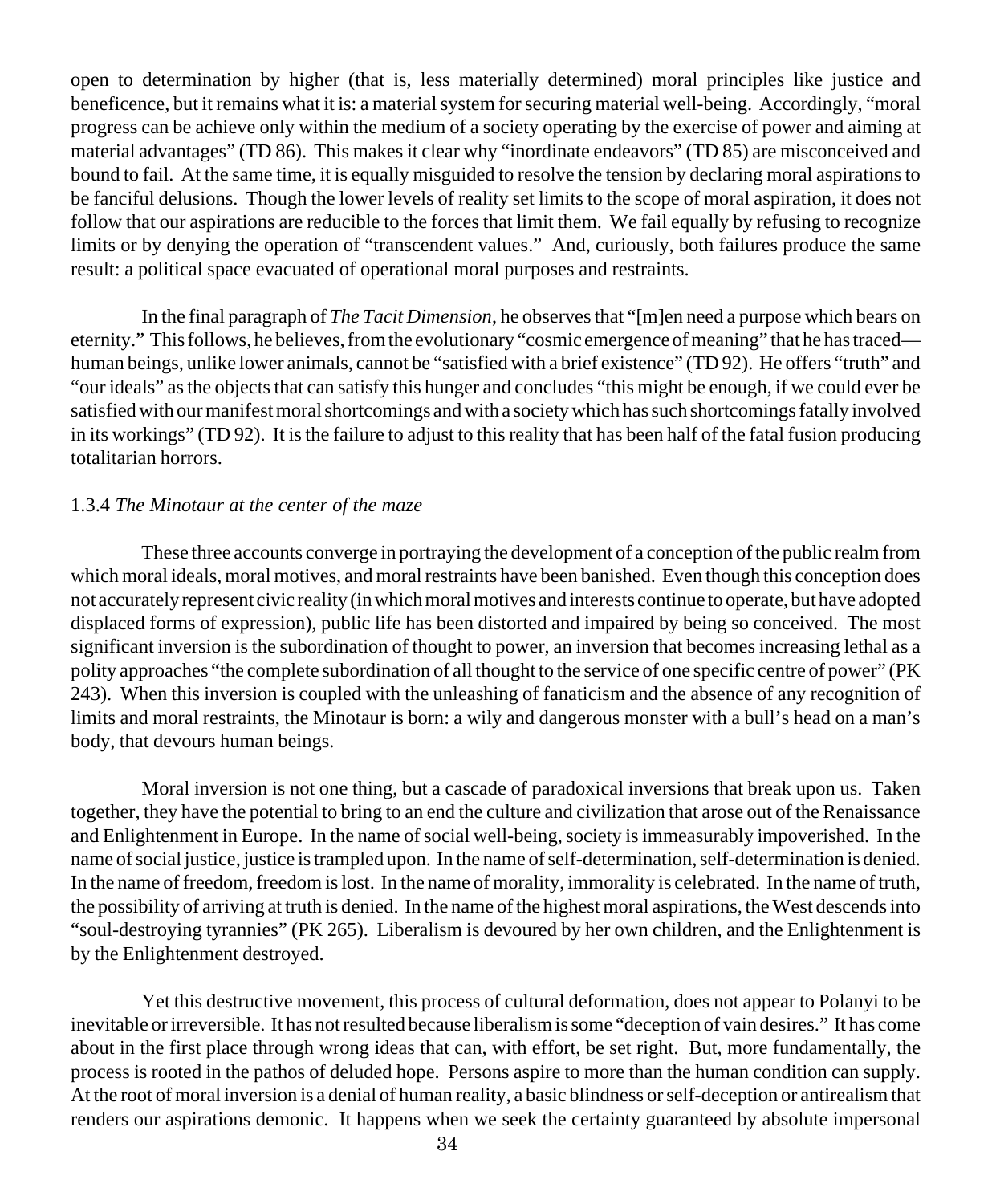knowledge, refusing to recognize our personal participation in all our acts of knowing. It happens when we aspire to a political world free of the operations of interest, power, and possession. And it happens when we reject our flawed and contradictory social traditions in the ardor of self-determination.5

## **2. The Meaning of "Moral"**

Having familiarized ourselves with the complexity of Polanyi's consideration of moral inversion, we can now return to Najder's criticisms. He notes that it is not clear whether the frame of reference for moral inversion is psychological, sociological, or axiological—or all three at once. Looked at as a contribution to moral psychology, Polanyi's proposal advances at least two claims—the claim that "moral forces [are] primary motives of man" (PK 234) and the claim that moral passions are separable from moral ideals—that raise questions about how he is using the term "moral":

Polanyi assumes also that moral *passions* are inherent in all men—while moral *ideals* are not: this separability of the sphere of passions from the sphere of ideals forms, in fact, the core of "moral inversion." According to Polanyi, men can preserve and exercise their moral passions while shedding moral ideas for the sake of "immorality." Seen in this light, the meaning of the predicate "moral" seems to be rather difficult to ascertain: what precisely differentiates moral passions from other kinds of passions? (Najder 1968, 367).

If the concept of moral inversion is looked at, instead, as a contribution to sociological analysis, his use of "moral" becomes problematic from another point of view. To analyze temporal changes or cultural contrasts in ethical conduct or moral beliefs, sociology requires "a neutral concept of 'the moral'" (Najder 1968, 369). The sociological usage of "moral" needs to be neutral in the sense of designating a particular domain of interpersonal behavior in which praise and blame of a certain sort are appropriately apportioned, but, Najder complains, Polanyi's use of "moral" seems always to mean "morally commendable." Sociological and historical studies of ethical change also require a conception of "moral" that is neutral in a second way. The concept of the moral that is being used to understand moral change should not be a concept of the moral that is characteristic of only one of the stages in the process of change that is being studied. Hence, a more careful sociologist would treat the changes Polanyi studies as "'moral revaluation'—a shift from one system to another" (Najder 1968, 373), rather than treating them as a challenge or "crisis" or "inversion." Najder faults Polanyi's use of "moral" on the grounds that it is always evaluative and never simply descriptive.

Najder has put his finger on several fundamental features of Polanyi's approach. There is a sense in which Polanyi, in concert with his sustained attack on the fact/value dichotomy, has dissolved the notion of a distinctively "moral" realm of human activity. Polanyi is also, again by reason of the reorientation characteristic of his entire philosophical program, deeply skeptical of the proposal that anyone can generate a neutral sense of "moral." In the remainder of this section, I will examine his notion of moral passions, trying to clarify what he does and does not mean by the predicate "moral" when he is writing about moral passions and moral inversion. In section 3, I will return to the question of moral neutrality in the evaluation of beliefs, teachings, and conduct relating to social well being.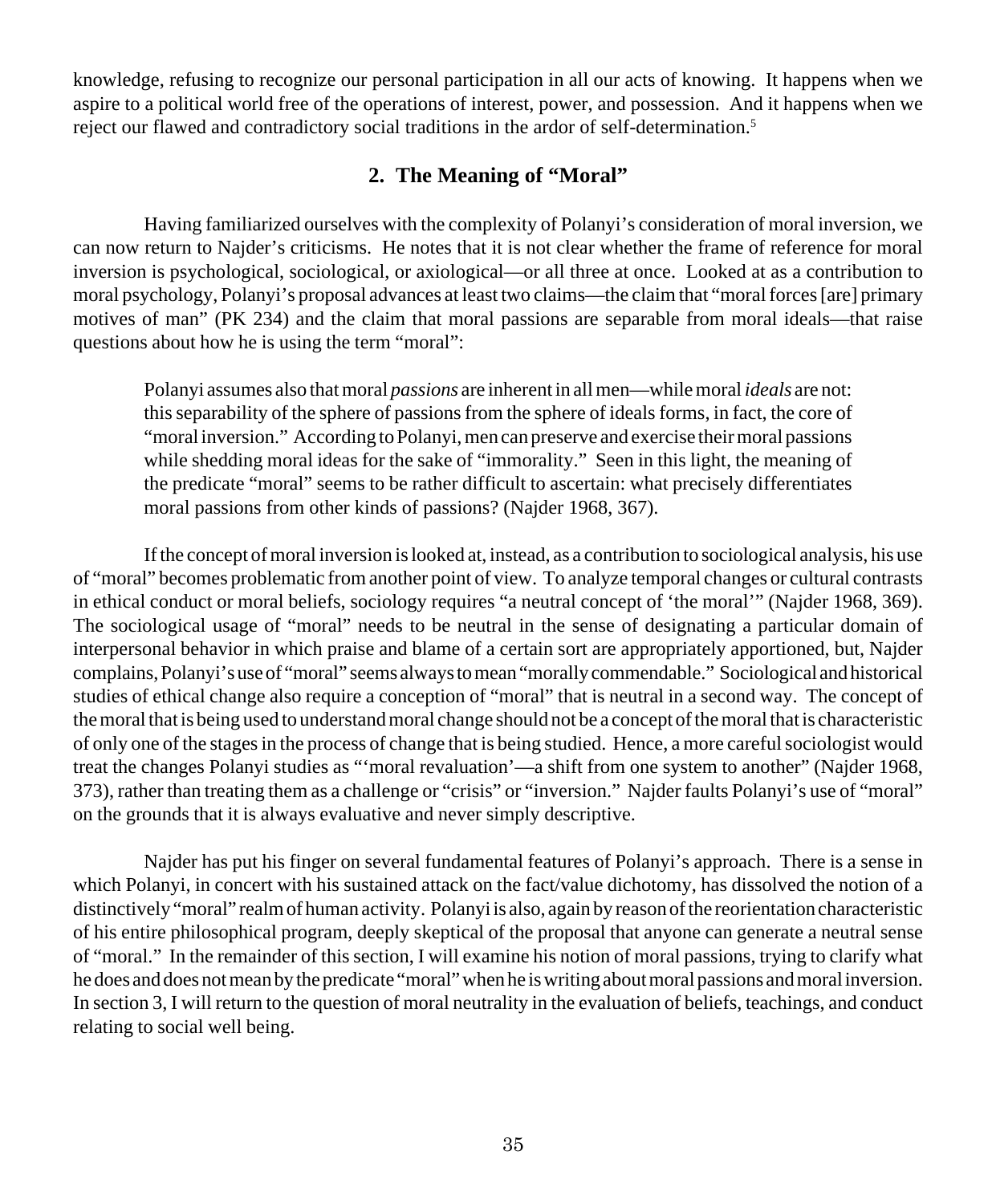#### 2.1 AGENCY, APPETITES, AND PASSIONS

Polanyi places "passions" among the "pervasive conditions" that "pervade the whole person" (PK 300). Some of these pervasive conditions are purely passive, that is, they do not involve commitment/ affirmation, but some are "actively entered upon" (PK 312), in a deployment of commitment and affirmation. Bodily feelings such as pain, tiredness, or boredom are both pervasively bodily and mental, but they involve no action, commitment, or affirmation. These are pervasive states that we simply "endure." In such experiences, "the personal in us" is not engaged; the condition is a purely subjective one. Pervasive feelings of pleasure can be equally passive, though they are enjoyed rather than suffered. Appetites constitute a motive toward action; the satisfaction of the appetites therefore "entail[s] a manner of commitment" (300). The moment we seek to achieve something by action, we "[submit] to requirements" that we acknowledge to be "independent" of ourselves (300). But the appetites are the lowest and least personal of those pervasive conditions that, being "actively entered upon," involve affirmation or commitment. Passions belong to a level above the appetites, but passions and appetites do have many common characteristics. Both are forms of centered striving that rest on "innate sentience and alertness," "purpose and attention" (PK 96). Both are pre-articulate cravings that impel a creature into action, being "self-moving and self-satisfying impulses" (PK 96). Both share "the same pointed character" (PK 172), that is, both are intentional or directed forms of striving. Both invoke self-set standards since it is the satisfaction of the agent herself which marks the end of striving.

A mental passion is, as it were, a vector extending from a proximate root in my bodily being to an objective that I seek. At its proximate root, it is a communally engendered emotion or a motive—that is, it is a directed longing or desire, a power of acting toward achievement, an impelling of my person toward an anticipated but as yet unreal state of affairs. As such, mental passions, like appetites, belong to the tacit dimension of my being; no fully explicit account of them can be rendered. When we speak of persons, this unsayable motive power, this agency, is part of what we are speaking about.

But if there is a continuum to be traced between appetites and the "higher intellectual cravings" (PK 96), there are also disjunctive differences. Intentionally and actively in movement toward its objective, a mental passion encompasses a goal or ideal, which is a self-set or personally affirmed standard of excellence received from the practice of an established community. Moral and intellectual passions alike can be misbegotten or misdirected. It is possible for them to be misbegotten or misdirected precisely because they are not appetites.

The following table of differences is derived primarily from Polanyi's comparison of the appetites and the intellectual passions in *Personal Knowledge*. So far as I can see, the moral passions differ from the appetites in the same ways, a fact which Polanyi seems to acknowledge in *The Study of Man*, where he uses the more comprehensive term "mental passions" in differentiating our strictly personal powers from the appetitive drives that are also present in animals. The passionate and the personal are very closely linked (PK 77–78), and the table suggests why that is so.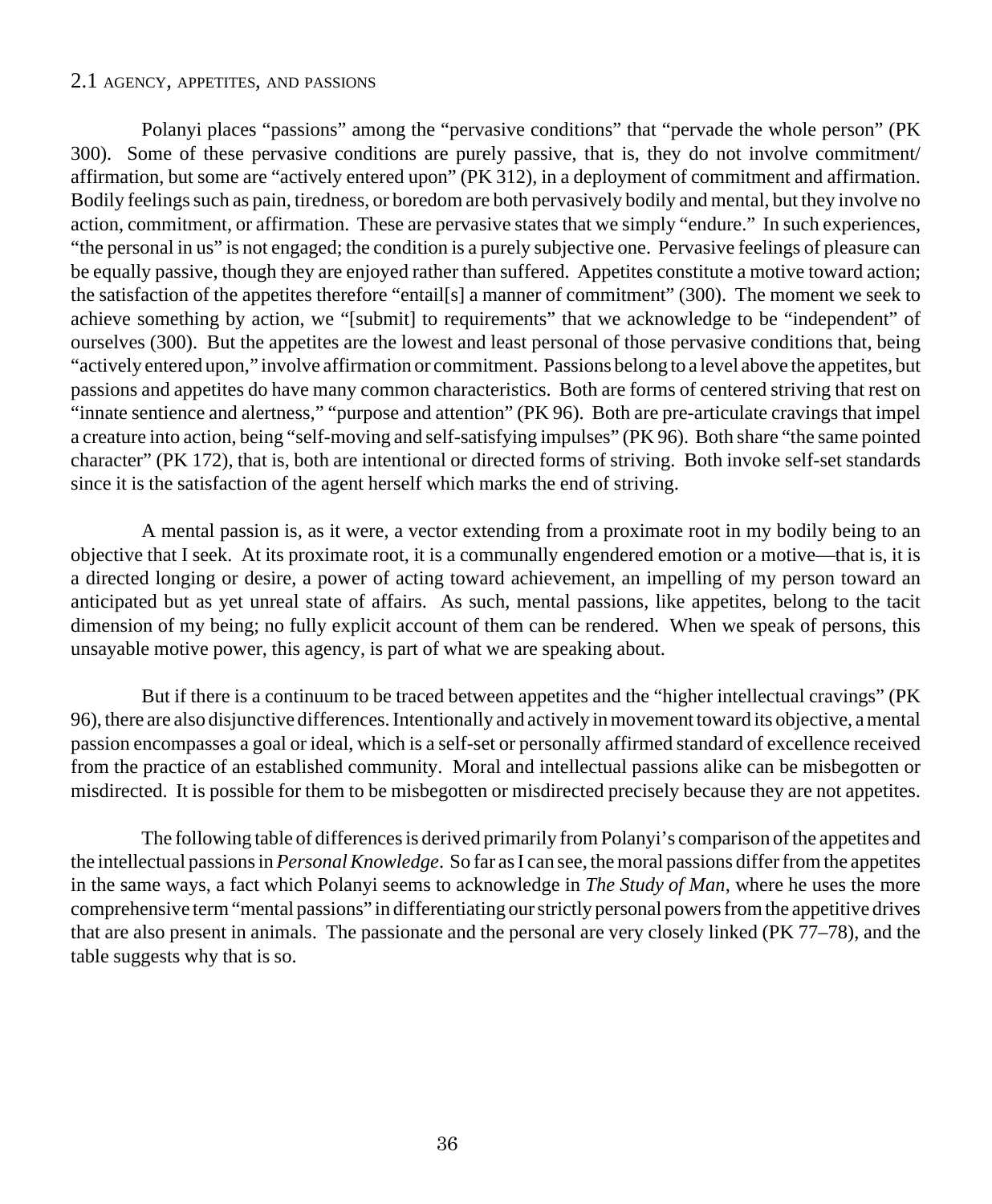| <b>APPETITES</b>                                                                                                                                 | <b>MENTAL PASSIONS</b>                                                                                                                                                                                                                                        |
|--------------------------------------------------------------------------------------------------------------------------------------------------|---------------------------------------------------------------------------------------------------------------------------------------------------------------------------------------------------------------------------------------------------------------|
| Bodily emotions                                                                                                                                  | "Mental interests" (PK 174); "the essential restlessness of<br>the human mind" (PK 196)                                                                                                                                                                       |
| Self-centered drives                                                                                                                             | Responsible commitment (SM 67); "Heurisitc cravings"<br>(PK 129); "heuristic endeavors" (PK 389)                                                                                                                                                              |
| Lower, or more basic, interests                                                                                                                  | Transpersonal higher purposes                                                                                                                                                                                                                                 |
| Self-satisfaction; self-fulfillment                                                                                                              | Self-modification; self-transcendence                                                                                                                                                                                                                         |
| Body as an instrument of self-indulgence (PK 395)                                                                                                | Body as a condition of the person's calling (PK 395)                                                                                                                                                                                                          |
| Predominately innate; we are equipped with perception,<br>"motoricity," and appetites by nature                                                  | Acquired by education                                                                                                                                                                                                                                         |
| Shared with animals                                                                                                                              | Not shared with animals                                                                                                                                                                                                                                       |
| Private                                                                                                                                          | Public: "they delight in cherishing something external to us,<br>for its own sake" (PK 174)                                                                                                                                                                   |
| Objects sought are instrumentally good                                                                                                           | Objects sought are intrinsically good                                                                                                                                                                                                                         |
| Subjective in the sense of being "guided by standards of<br>private satisfaction" (PK 174)                                                       | Oriented toward "fulfilling universal obligations"<br>(because satisfaction requires upholding the larger<br>articulate framework from which the standards of<br>excellence are derived) (PK 174)                                                             |
| Self-centered individuality" (PK 395, SM 77)                                                                                                     | "Responsible personhood of thoughtful man" (PK 395)                                                                                                                                                                                                           |
| Requiring no framework of articulation and being far<br>older than such frameworks; "mute exploration" leading<br>to "mute satisfaction" (PK 99) | "attached to an articulate framework" (PK 173)                                                                                                                                                                                                                |
| Do not imply any "affirmation about anything<br>outside himself" (PK 172)                                                                        | Do imply an affirmation of something outside the inquirer                                                                                                                                                                                                     |
| Satisfaction "terminates the situation which evoked<br>them [the activities]" (PK 173).                                                          | "Intellectual passions perpetuate themselves by their<br>fulfillment" (PK 173), at least partly because mind<br>continually calls into question previously achieved<br>satisfactions (PK 196)                                                                 |
| Satisfaction consumes or "monopolizes" the objects which<br>gratify it, thus creating a scarcity of objects offering<br>gratification.           | Satisfaction of the passion "enrich[es] the mind of<br>all" by enhancing the availability of what satisfies;<br>"the gratification of mental passions creates objects<br>destined to gratify the same passions in others" (SM 60).                            |
| What satisfies the drive is a source of gratification only                                                                                       | What satisfies the passion is both a source of (personal)<br>gratification and "a voice which commands respect"; thus,<br>yielding to these passions is an effort "to become more<br>satisfying to ourselves" and is an acceptance of obligation<br>(PK 174). |
| The appetite is aimed at the satisfaction of the agent only.                                                                                     | The agent seeks an achievement that will be "satisfying and<br>compelling both for himself and everybody else" (PK 301).                                                                                                                                      |
| Control, contrivance, and manipulation                                                                                                           | Trust, surrender, dedication, and service                                                                                                                                                                                                                     |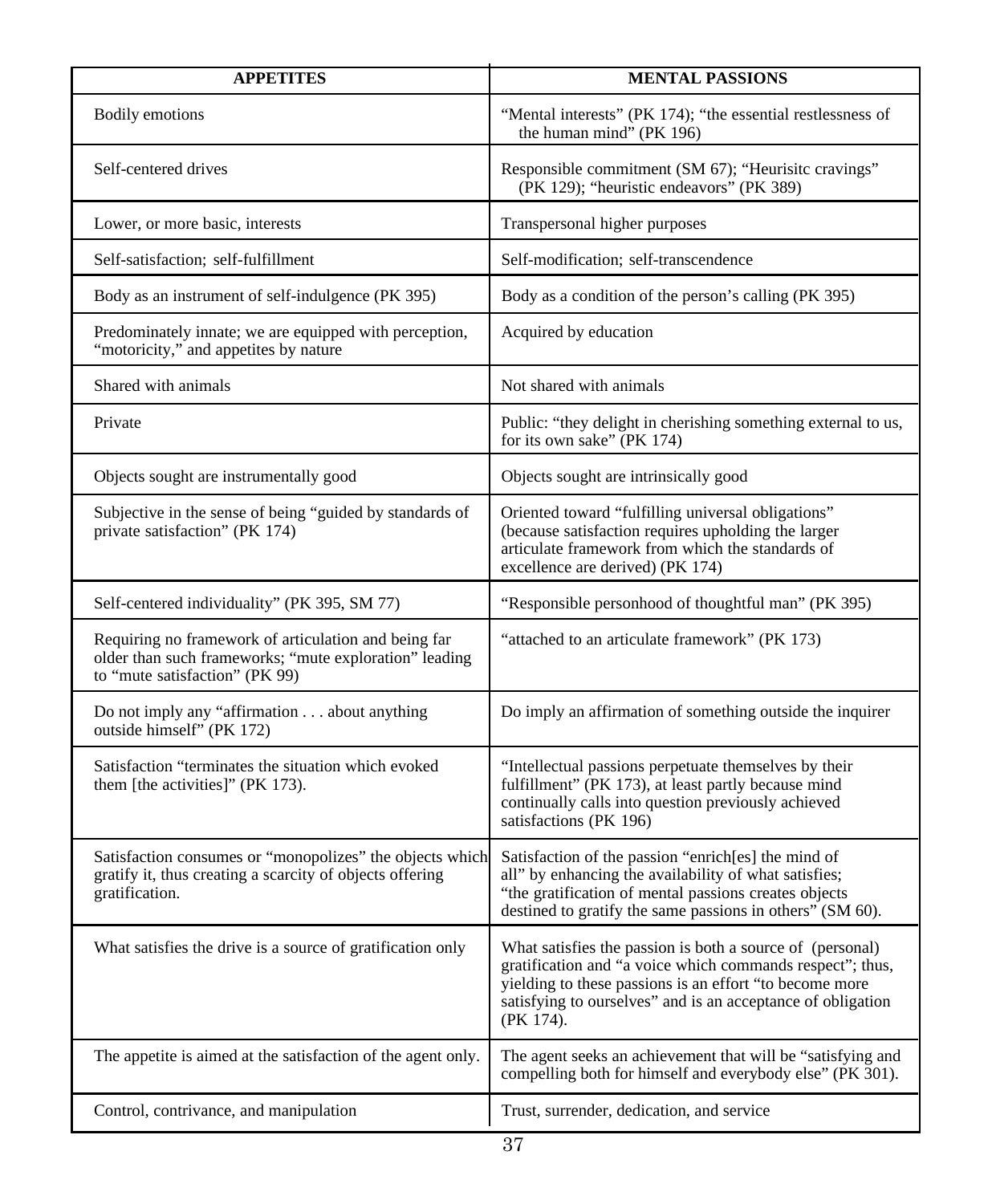There are several things to be noticed here. The passions arise as a function of the human development of symbol systems enabling speech and writing. Whereas the appetites are grounded in our existence as biological animals and seek nothing but their own surcease in bodily satisfaction (whether the satisfaction of release or the satisfaction of fulfillment), the passions belong to a higher emergent level and are distinctively human and personal. The passions have to do with a layer of reality that is essentially a social construction, a layer of reality which comes into being only insofar as our complex symbol systems enable us to enact into being institutions and practices—an entire convivial order—that, while being contingent upon materiality, cannot be reduced to material conditions. "The articulate life of man's mind is his specific contribution to the universe; by the invention of symbolic forms man has given birth and lasting existence to thought" (PK 264–65). The transgenerational character of these systems of thought explains how it is that we can say both that we are their authors and that they "have power to control our own thought" (PK 265). They are, moreover, malleable systems, and we stand in a critical relation to them in two senses: First, we are not passively shaped by them but actively accredit their authority. "They speak to us and convince us, and it is precisely in their power over our own minds that we recognize their justification and their claim to universal acceptance" (PK 265). Second, by our own appropriation of and original thought within these systems, we alter what we then convey to the rising generations.

A second thing to notice is that while the appetites are what we might properly called subjective (in their arising, their manifestations, and their satisfaction), intellectual and moral passions, being a function of a shared tradition or articulate framework, are not. Mental cravings are learned cravings. To pursue the satisfaction of such cravings is to endorse the social reality of which their objects form an integral part. What will satisfy the cravings is also learned from others, and what satisfies the craving is not an internal state in the agent, but a "public" achievement that further strengthens the practices, tradition, and interpersonal web which awakened the craving in the first place. The standards of achievement are self-set in two senses. Insofar as this layer of reality is a human construction, the standards of excellence intrinsic to it are in some deep sense a human creation, having no grounding in the cosmos apart from being the achievement of human consciousness which is itself an achievement of the cosmos. The particular agent internalizes these standards by dwelling in the framework provided by the articulate system and by being guided by the preceding generation(s) of practitioners. Yet the process of internalization is not some sort of passive imprinting or mechanical conditioning; rather, it is an active affirmation and commitment by which the agent accepts and endorses what is given as worthy of reverence and commitment. As a result, what the individual seeks as personally satisfying will also be what reinforces and builds up the social reality of which those cravings are a part.

And third, the very notion of "satisfaction" changes dramatically as we pass from the appetites to the passions. The creature eats and is no longer hungry. What is eaten is no longer available to satisfy any other creature. There is, then, a sense in which the appetites are decisively self-limiting and necessarily involve a struggle for competitive advantage. But the situation is quite different with mental passions. The passions are never satiated by achievement; they never come to an end. At the same time, their exercise never depletes their environment but always enriches it. Even the dissent of experienced practitioners builds up the shared framework of a profession as effectively as work that adheres to established standards and interpretations. Yet this "environment" is strangely fragile; the articulate system has no reality apart from human memory and the acts that maintain the system of practices. In this work of maintenance, achievements of small compass are comparable in importance to works of genius.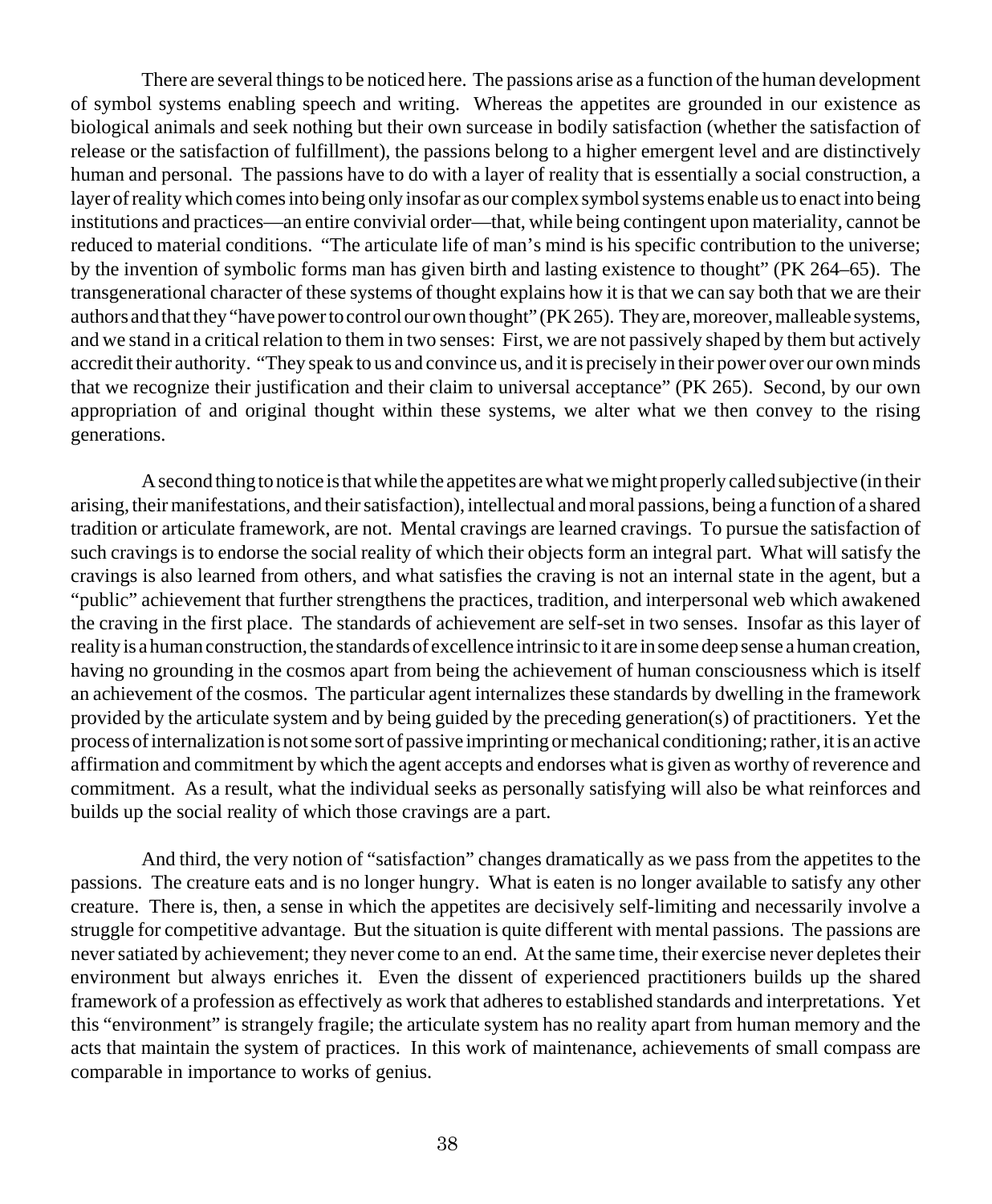Appetites and passions belong, then, to different levels in the person. The two levels interact: "[d]esire and emotion may educate our intelligence, as they do when we grow up to sexual maturity and parenthood; and the reverse may happen when we control and refashion our appetites in conformity to social custom" (PK 320). However, appetites and passions can and do conflict. As he points out in *The Study of Man,* the objects of the mental passions ("noble actions, works of art or science") "serve no material need, but demand, on the contrary, material sacrifices" (SM 86). It is this conflict that creates the logical space in which it is possible to speak of "self-compulsion"; one dimension of the self must give way to another. Our way of resolving such conflicts is probably the primary determinant of personality and character.

All of this helps us see what makes a person different from the beast to which a human being would be reduced in the absence of such articulate systems. Yet it seems to do little to clarify what he means by "moral" or what differentiates the moral from the intellectual passions. Habitation in a community and trusting reception of a tradition (or, actually, habitation in multiple communities and reception of a rich variety of traditions) are thus the *sine qua non* of distinctively personal knowing, seeking, and acting. From this we can begin to appreciate several important features of Polanyi's conception of "moral." The moral is not grounded preculturally in bodily nature or an innate "moral sense." Ego-centered individuality and self-fulfillment have no part in morality, but constitute its contrast. What is thought to be moral cannot be conceived apart from obligations defined by a convivial order. Moral practice involves sacrifices and self-transcendence. Yet all of these characteristics can also be said to apply to the pursuit of science and the fashioning of fine violins and the evaluation of student term papers. We have not, then, yet arrived at the distinctive meaning "moral" carries in Polanyi's work.

#### 2.2 THE RELATION OF THE INTELLECTUAL AND MORAL PASSIONS

Polanyi makes no clear distinction between the intellectual and the moral passions. Both are "mental passions"; both are "fiduciary passions" (PK 303). In *Personal Knowledge,* he refers to the passion for justice as an intellectual passion (PK 309), and surely if any of the passions are moral passions it is the passion for justice. His lists of moral passions sometimes include the passion for truth. He writes that "[m]oral judgments are appraisals and as such are akin to intellectual valuations" (214), and when, in "Conviviality," he turns explicitly to moral aspirations, he introduces them as "an extension of [the person's] more specifically intellectual passions" (PK 214). Once he has discarded critical philosophy's separation of knowledge from evaluation, truth becomes the bearer of value, knowledge claims instantiate appraisals, and moral judgments cannot be considered apart from the perceptions, interpretations, and background understanding out of which such judgments are formed. The distinction between truth and rightness is permanently blurred: "The acts of doing and knowing, the valuation and the understanding of meanings, are thus seen to be only different aspects of the act of extending our person into the subsidiary awareness of particulars which compose a whole" (65).

Why, then, does he not altogether discard the distinction between the intellectual and the moral? Although he does not say, I think his reasons are partly conventional and partly conceptual. On the conventional side, we have a rough and ready distinction between the moral and the intellectual that functions as part of our "common sense." Even if valuation and understanding are "different aspects" of a single sort of act, it is conventional and probably important to recognize that difference within the act of personal extension. We can honor a generalized separation between "codes of behavior" and "forms of knowledge" (333) without introducing an unbridgeable chasm between the practical and the speculative. Moreover, some motivations and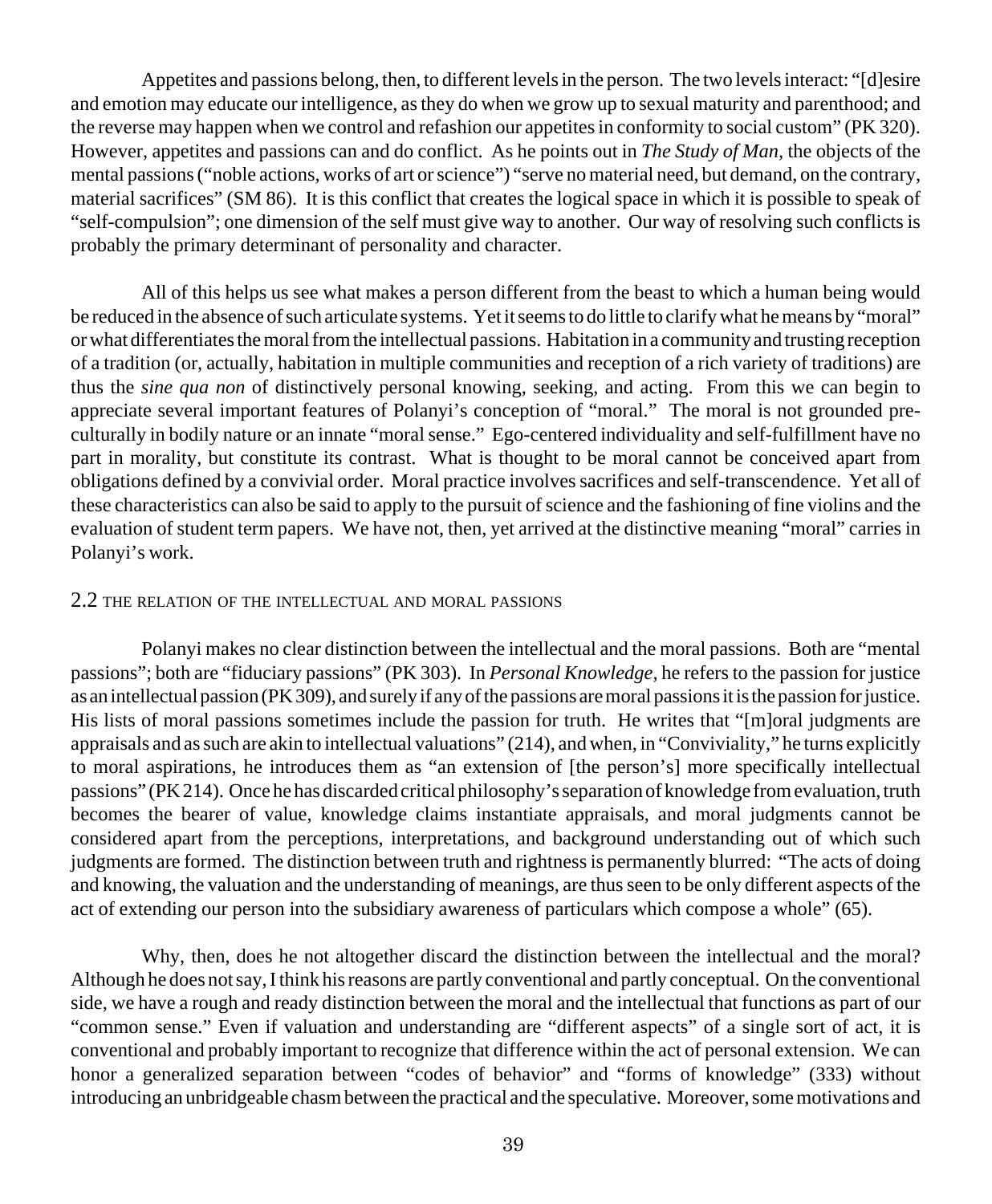some objectives and some goods seem particularly important in the civic realm, and when Polanyi writes about the moral passions, he is almost always writing about the civic realm: the passions he recognizes as moral passions are predominantly the passions for justice, brotherhood, equality, and freedom.

Nonetheless, Polanyi's continuing use of the distinction between the moral and the intellection is not simply a bow in the direction of common sense. He seems to use the notion of moral passion to uncover layers of motivation that are deeper than conscious volition and interests, motivations that we might name as the power of love and devotion. It is hard to cite conclusive support for this claim, but when he writes of moral passions in "Beyond Nihilism," he speaks of "a fierce passion for humanity" (bn 6), "that sublime and sacred love of humanity," the "deep horror of tyranny," the "compassionate zeal for the oppressed," and the "sacred love of the fatherland" (bn 14). These are motivations of a sort that can make bearable supreme self-sacrifice; they are motivations that therefore open on the sacramental and the demonic. The passion for truth, construed generally, would certainly be a passion of this same sort, but the intellectual passion of, say, the scientist, artist, or engineer in the execution of his calling does not seem to be underwritten by the deepest resources and strengths of personal being in the same way. What Polanyi does explicitly say is that "moral judgments cut much deeper than intellectual valuations" because moral excellence is excellence of "our whole person" (PK 215), and not of some particular faculties or practices. Presumably, then, the exercise of moral passions involves a broader and more complex integration of more variable ranges of subsidiary particulars than even the highest intellectual judgments. Though intellectual judgments may, at the highest levels, organize myriad subsidiary elements into unprecedented comprehensive patterns, they might nevertheless be said to involve the organization of subsidiaries derived from a single dimension of experience.

A further indication of Polanyi's understanding and use of "moral" can be found in his brief 1970 essay "Transcendence and Self-transcendence." He begins by reviewing the hierarchical structure of emergence whereby each "level" of an entity leaves open boundaries that are controlled by principles operating at the next higher level. He there places the "principle of responsible choice" above the "principle of intelligence":

But the principle of intelligence is not the ultimate principle or the highest level in the hierarchy governing the functioning of living beings. Just as the sensory-motor levels of life leave themselves open to the control of intelligence, so the principle of intelligence leaves its powers open to the still higher principle of responsible choice. Human beings exercise responsibilities within a social setting and a framework of obligations which transcend the principle of intelligence. Responsible choice in a convivial setting controls the indeterminate powers of intelligence and sets the boundary conditions for their applications (ts 91).

This passage is particularly notable for its elevation of the moral above the intellectual, and this initially seems contrary to his earlier treatment of the moral as a subclass of the intellectual. One possibility is, of course, that his thinking altered over the course of time, but we should not be hasty in concluding that. The exercise of responsible choice is not the same thing as a moral passion. One could, I think, coherently hold moral and intellectual passions to be confreres while also holding that responsible choice is a higher order human activity than intelligent inquiry or cognitive knowing. While moral longings and moral judgments are surely very much tangled together, it does seem important to distinguish, at least theoretically, between, on the one hand, the active valuing that constitutes the impulse to strive after the good as one understands it and, on the other hand, the integration and discernment that are involved in the choice of this course of action rather than that and in the evaluation of what has already been done by oneself or another.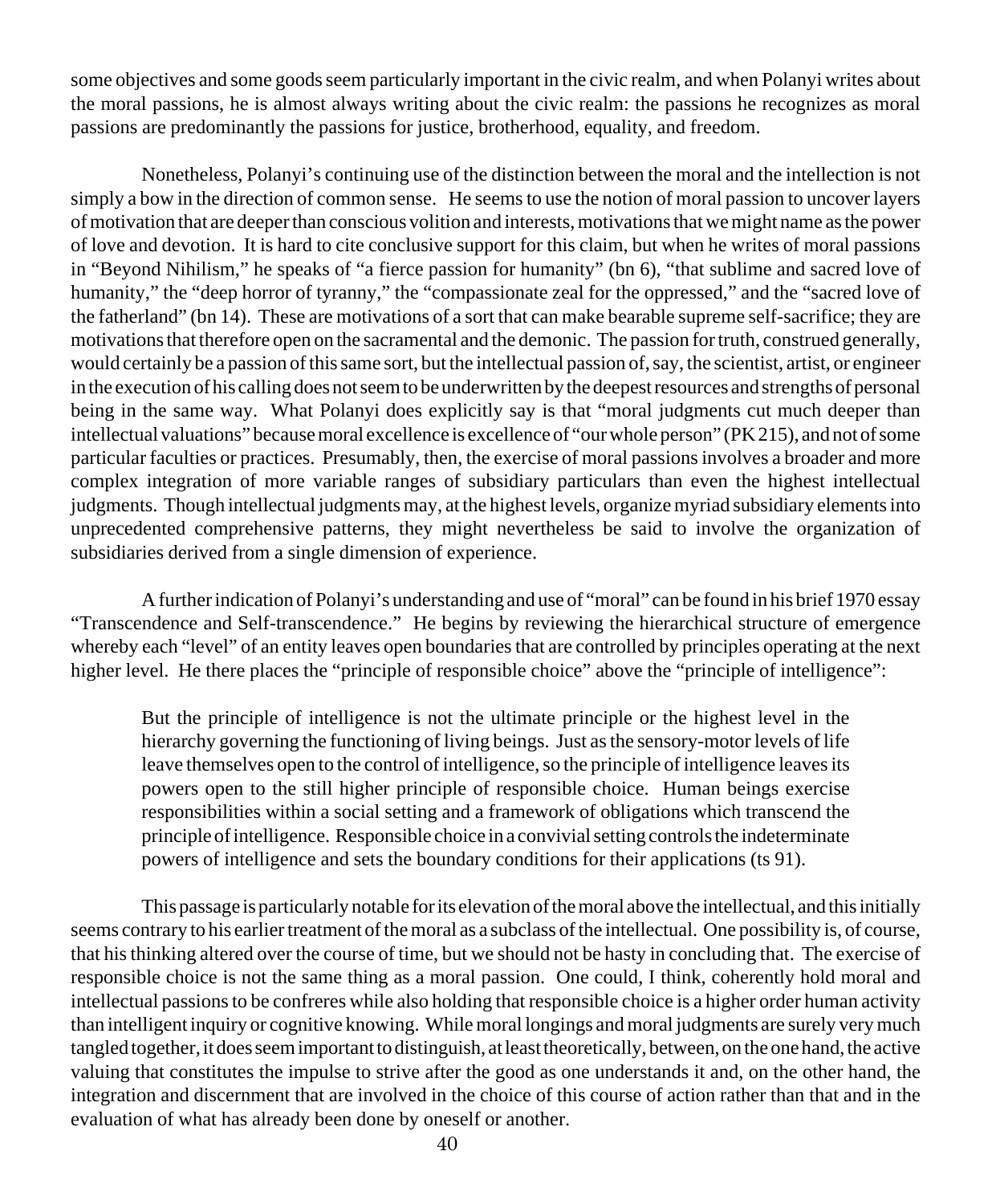#### 2.3 THE SEPARATION OF MORAL PASSIONS FROM MORAL IDEALS

These subtle differentiations of the moral from the intellectual do help us understand how the moral or civic passions might more readily become "homeless," separated from their proper objects, than intellectual passions. The restless mind, impelled by the full energy of its capacity for commitment and devotion, is social through and through. Not only is it thrown into a social world, it has received its distinctive passionate being by way of its relations with others. It can be who it is only through embracing some model of proper human interaction. If it confronts, as a convivial setting, a civic vacuum, devoid of any proposed self-transcending possibilities, it can only, as it were, collapse upon itself. The impoverished possibilities that are proposed for realization speak powerfully to the appetites, but not to the passions. By default, the passions seize upon the same objects as the appetites. This leaves the appetites unrestrained (and even overlaid with a new energy and a new determination) at the same time that it cuts away the higher layers of human social possibility.

Nihilism is not the absence of values; it is the reduction or constriction of values to the immediate interests (usually material interests) of the self-referencing agent. The project of the nihilist is therefore to turn us back into very sophisticated (and very dangerous) beasts, with appetites, but without any sense of the intrinsically good. From Polanyi's point of view, the moral emerges only with self-transcending commitment to a social reality whose well-being trumps my own; it emerges only with a sense of responsibility for, dedication to, and service of that transpersonal reality. Thus, there is a sense in which the nihilist, having resolutely denied the reality and operant force of transpersonal moral ideals, gives a true, if not wholly correct, description of the social reality that she inhabits: it is a world in which there are no authentic values higher that the interests of the particular agent, a world in which any residual use of moral language is merely a rhetorical or ideological disguise for material forces, a world in which the "right" belongs to power. Polanyi's point is that such a world constitutes a devastating impoverishment of human possibility, a form of "self-immolation."

Yet Polanyi persists in asserting that this situation is a situation of contradiction. In such a situation, the moral passions are not, in fact, reduced to appetites, and they do not disappear. They continue to operate in an "inverted" way. But what is it, exactly, that continues to operate? As Polanyi tells the story, it seems to be a thirst for a better future, tied now to a vastly impoverished sense of what a better future would be. But there seems to be another hunger as well. Blind to her own errors, the personal or political nihilist takes great pride in incisive, uncompromising honesty, in denouncing and exposing ideology and hypocrisy and self-deception. It seems that nothing can finally stamp out (or at least, more precisely, nothing so far has been able to stamp out) the hope of salvation or the conviction of the righteousness of truth. Moral inversion thus offers mute testimony to what it denies and dismantles.

The powers of self-transcendence are unhoused—cut free from (or taught to distrust) any tradition worthy of self-sacrifice—but they spring from the very traditions that they are now taught to ridicule. Since no one can stand outside of all traditions, the passions shaped and encouraged by a tradition will continue to operate even when the tradition has been called into question (even a post-Christian culture "carries in its blood" the heritage of Christian eschatology [LL 109]). Only by a complete destruction of the intellectual heritage of the West could the moral passions now in play be eliminated. With the emergence of language, and the vast articulate systems that the use of language—particularly the use of durable and transgenerationally potent written language—makes possible, *homo sapiens* has entered into a realm of possibility from which it is not possible to retreat.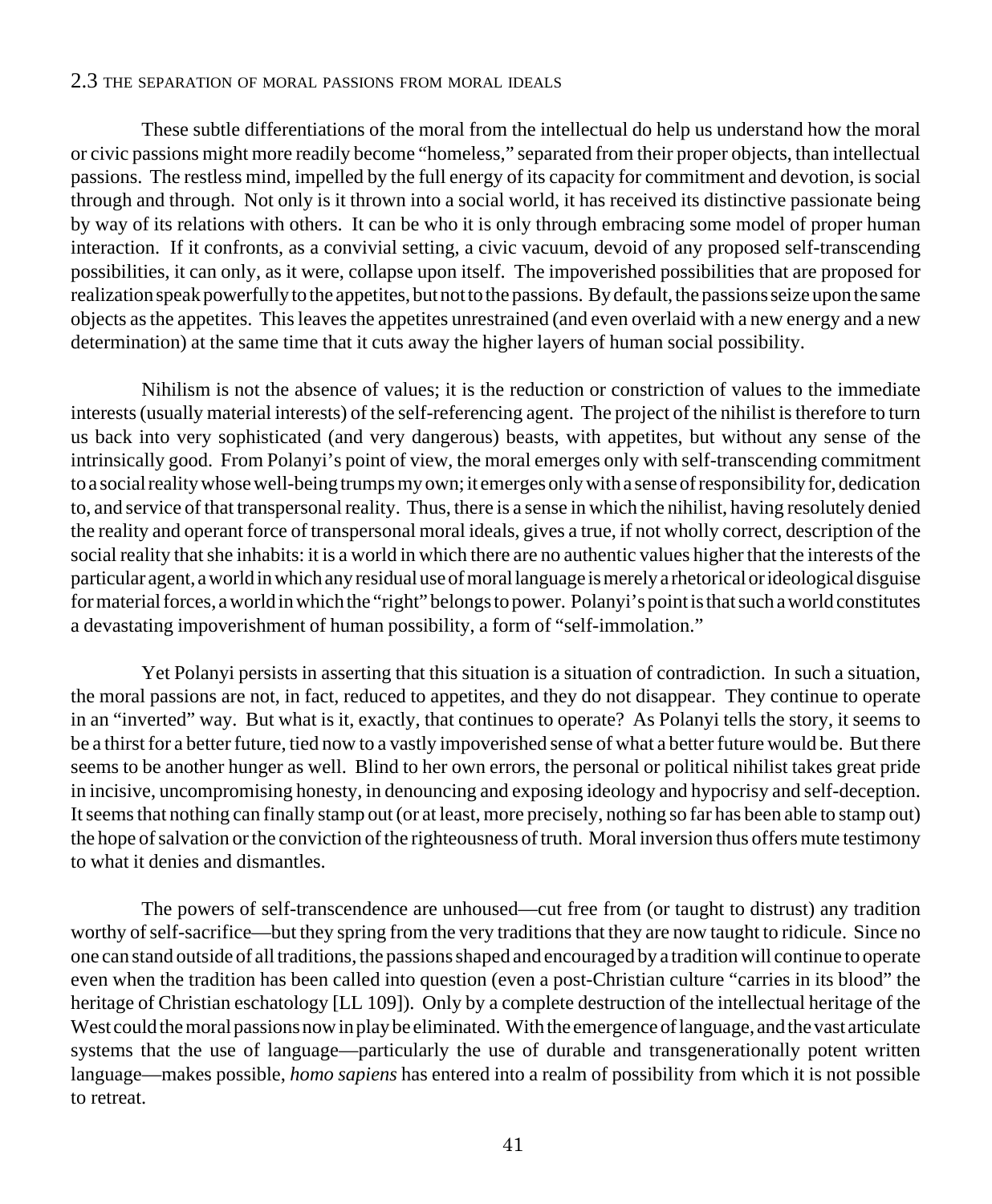## **3. Ethnocentric Absolutism?**

As we have seen, Najder thinks that Polanyi's theory of moral inversion fails as a sociological and historical study in part because Polanyi lacks a neutral conception of "moral." This complaint is closely related to Najder's reasons for asserting that if moral inversion is being proposed as an "axiological scheme," it is a badly flawed one. Under this heading he objects that Polanyi inconsistently claims universal validity for his own socially relative moral values which, as he freely admits, "are derived from nineteenth-century English and American liberalism" (Najder 1968, 370). His "ethnocentric absolutism" (370) or "absolutistic ethnocentrism" (373) guarantees that any other moral system, judged as if it were obscurely and defectively a version of his own, will appear to him to be self-contradictory. And the predictable outcome of his grand narrative of five hundred years of European history is an affirmation of the rightness of the tribal views of displaced Eastern European intellectuals of a certain generation.<sup>6</sup>

Najder thus presses upon us further consideration of what is certainly one of the most perplexing features of Polanyi's work: his determination to accept much of the relativizing force of historicism and the sociology of knowledge without accepting ethical relativism as the logical outcome, without debunking the selfunderstanding of actors, and without abandoning the public realm to the predations of power and interest. The resolution of difficulties implicit in affirming local knowledge with universal intent is, of course, the burden of his whole argument concerning "personal knowledge" as he develops it over his long career. It is, however, worthwhile to see what can be said about it in direct relation to his treatment of moral inversion.

#### 3.1 THE RIGHT HAND AND THE LEFT HAND

On the surface, Polanyi's argument certainly seems inconsistent. In some respects, he is a thoroughgoing social constructionist. The noosphere, the realm of culture and history, "was achieved by men who, forming societies, invented language and created by it a lasting articulate framework of thought" (PK 388). Our claims and our values have no foundations apart from our affirmation of those claims and values; in all our knowing and judging we are ultimately only self-reliant. As we have seen above, the great articulate systems that provide the framework of distinctively human social life are brought into being by act and speech. He repeatedly acknowledges that all knowledge claims and all moral injunctions are socially indexed: "Our believing is conditioned at its source by our belonging" (PK 322). Or again, "Looking back from this point on the immensities of the past, we realize that all that we see there, throughout the universe, is shaped by what we now ultimately believe" (PK 404). Yet again, "No one can transcend his formative milieu very far, and beyond this area he must rely on it uncritically" (kb 133). And "To this extent I subscribe to Marx's thesis that the social being of man determines man's consciousness" (SM 83).

Yet he writes with seemingly naive confidence about truth and its accessibility, about reality and our knowledge of it. He is passionately convinced of the rectitude of his own views concerning the good society and brutally critical of positions that diverge from his own. He insists that speculative and moral judgments always are and *should* be put forward with "universal intent." He asserts that "each man has some measure of direct access to the standards of truth and rightness" (SM 89) and that "a rational decision remains valid anywhere and for all times, irrespective of the circumstances in which it was actually first arrived at" (SM 90).

And, of course, it is well known that this having it both ways is not an inadvertent inconsistency that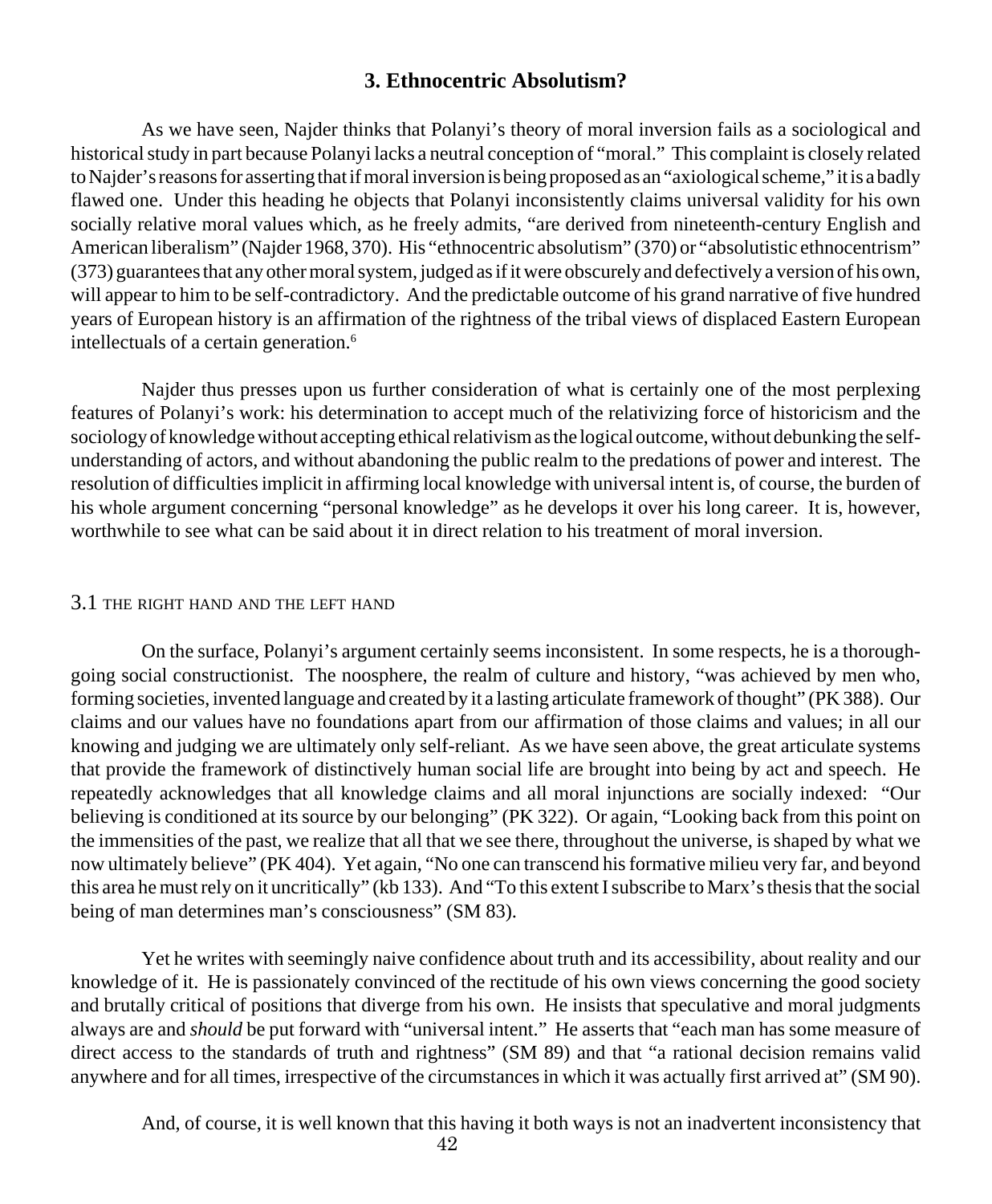might have been repaired by more careful conceptualization; this insistence on these contraries is one of the axes around which his thought turns. Forcibly combining the two, he writes, "[W]e hold with universal intent a set of convictions acquired by our particular upbringing" (PK 203). From the point of critically trained intelligence, this amounts to an insupportable self-contradiction. From the point of view of postmodern irony, it exposes the deep fissures in modern thought at the same time that it images the futility of attempts to generate grand narratives. Polanyi, however, believes that he is simply representing the human calling as we all actually experience it. We are born as small, vulnerable, embodied animals with particular natural capabilities, but by virtue of the gift of language and our initiation into the distinctive layer of reality constituted by social practice, we come to be activated by cravings that no other sorts of animals can know. These cravings are shaped by particular contexts, both as to their form and as to the means and ends enlisted in their fulfillment. "[T]his matrix of my thought determines my personal calling," he writes. "It both offers me my opportunity for seeking the truth, and limits my responsibility for arriving at my own conclusions" (kb 133). He does not believe that the cravings themselves, even allowing for their cultural inflections, are much more widely divergent than animal appetites are. We want to understanding rightly and to have our judgments corroborated by social peers whose judgments we respect, to live in a social world governed by just relations, to be able to act as conscience dictates, and to be able to believe that our activity bears on some "eternal purpose." It seems that it would surely have to be the person who wishes to dispute the universality of such cravings who would bear the burden of proof. The cravings can only be fulfilled, of course, in some particular setting by participation in some particular convivial order or community. There is no such thing as general understanding or general justice or general freedom.

So, in a contingent situation that is not of my making, I seek to establish what is true and just in and for this particular situation, and what I then come to believe to be true and just I will believe and declare to be true for all those who share this situation (since it is just that universality—that extension to the community of all concerned—that makes believing it to be true and just different from believing it to be convenient and agreeable to me). The standards of truth and rightness that I employ must, at least in some sense, transcend the particularities to which the standards of evaluation are applied. And if I reason my way, within this situation, to a judgment of the situation that my companions in this situation recognize as valid, then presumably an astute Martian visitor two centuries hence, one who fully understands the situation, including all the presuppositions and beliefs of persons living in that situation, would also be able to recognize the validity of the judgment that I make—or would be able to point out where my error lies. None of this implies, of course, that there will be perfect harmony among knowers. On the contrary, there will necessarily be disputes and conflicts—some of them stubbornly recurrent, some of them perennial, and only some of them resolvable. Polanyi stresses again and again that we are called to commitment and decision *in the face of risk and hazard.*

Polanyi's account of the process and condition of moral inversion in European modernity provides us with a case study of an appraisal, claiming truth, generated from within a tradition and addressed to those who revere that tradition. It is the fruit of his effort to satisfy his craving for understanding of the events that have disrupted his life, called into question his beliefs, and brought him into conflict with other thinkers (including his brother) whose judgment and authority would ordinarily command his respect. It also represents his discovery of a way of coherently reaccrediting his liberal beliefs in the face of critical attacks and, at the same time, contributing (in a way distinctive to his own philosophical, rather than political, gifts) to the understanding and enactment of a more just social world. He presents this account of moral inversion to his readers as a true account, supported by evidence and reasoned argument, of what has actually happened in Europe in modernity and of the political dangers that continue to threaten freedom and democracy. As an account of what has happened, it is meant to support the further normative judgment that what happened constituted nothing less than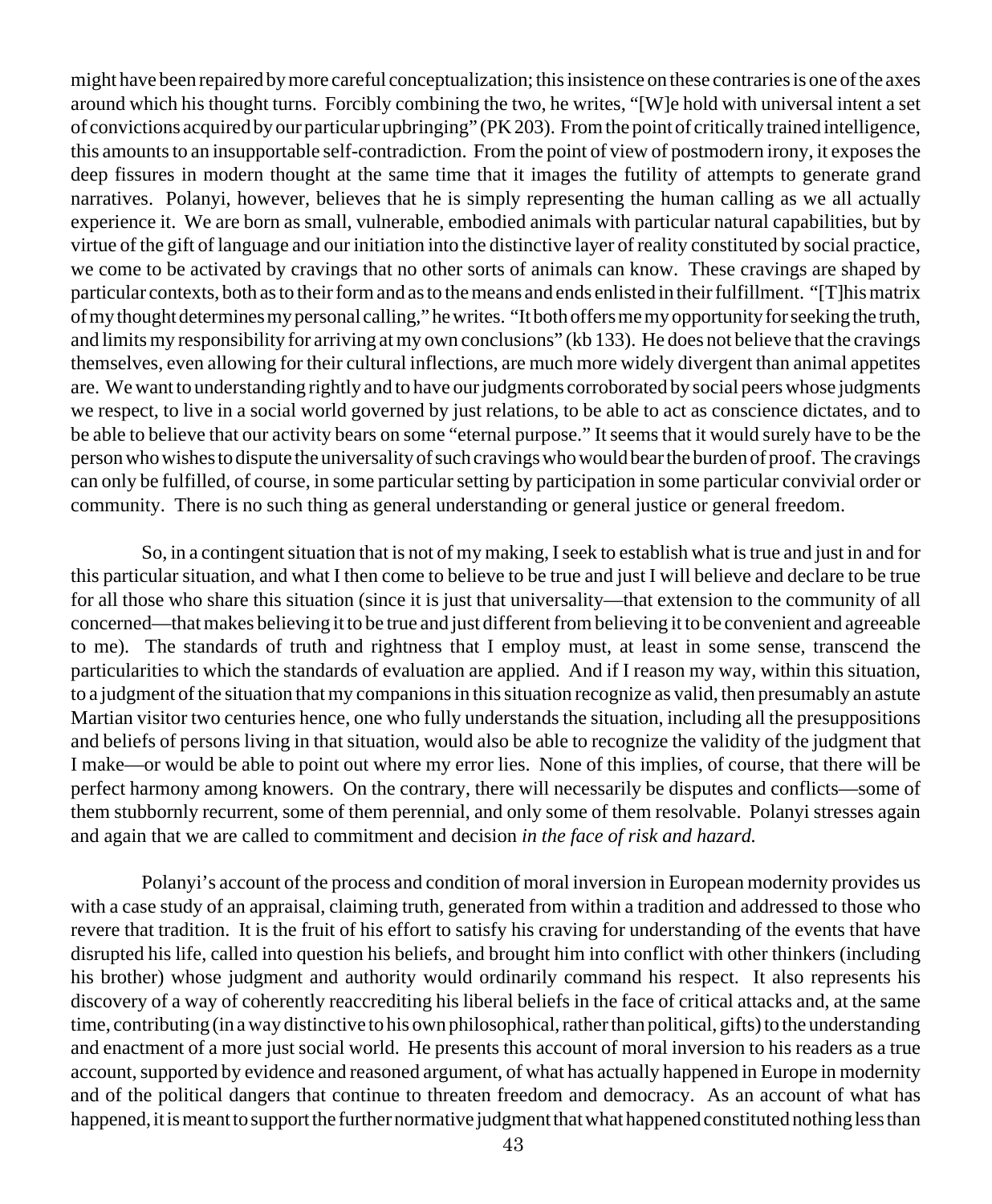an abomination that is beyond any justification; it was an abomination that could and should have been prevented. The ideas that he identifies as implicated in the rise of totalitarianism are judged to be false and profoundly deceptive ideas. He is the first to admit, however, that his own views, which he holds with the full force of his own powers of personal commitment, are the views of a person who is particularly situated and who might be wrong. This is what it means to take personal responsibility for our beliefs. He is particularly explicit about this at the end of *Science, Faith and Society.* Having vigorously criticized the contemporary European situation as one of moral and political, as well as intellectual, crisis, he expresses the hope that false ideas might yet be corrected and that the liberal tradition might be reinvigorated in "a renewal of cultural life and civic institutions stemming from its original civilization" (SFS 80). But having said that, he somberly acknowledges that "of course a very different line of future development may be approaching instead" (SFS 80). Liberal Western civilization may continue its decline, to be replaced by something quite different: "All these different eventualities rest ultimately with the consciences of men" (SFS 80).

His convictions and his values are the convictions and values of a man formed by the liberal European tradition, and since "no human mind can function without accepting authority, custom, and tradition" (tc 41), that is the platform upon which he must stand to try to make his views (and, not incidentally, the views advanced by that tradition) more true. That we must speak from a social location and that we might be wrong are precisely the reasons that we ought to contest opposing ideas vigorously; they are not, he believes, reasons to draw back deferringly. "Human responsibility too is subject to . . . intrinsic limitations; it can operate only if embodied in human beings who are liable to failure. For no responsibility is taken where no hazard is to be met, and a hazard is a liability to failure" (SM 67).

## 3.2 INNOVATION AND DISSENT WITHIN <sup>A</sup> TRADITION

To the degree that we understand ourselves to be formed by a tradition, we must also understand ourselves to be responsible to and for it.<sup>7</sup> It is therefore our calling (at once intellectual and moral) to support and refine that tradition, to preserve it, and to hand it on to our children. But this obligation to a tradition is, though a work of service, not an instance of slavery. Our relation to the tradition is critical and creative. We are to press at all points to refine it, to renew it, to reveal its surprising capacity (to the extent that it is true) to bear on new situations and to infuse new experiences:

[T]he capacity continually to enrich and enliven its own conceptual framework by assimilating new experience is the mark of an intelligent personality. Thus our sense of possessing intellectual control over a range of things, always combines an anticipation of meeting certain things of this kind which will be novel in some unspecifiable respects, with a reliance on ourselves to interpret them successfully by appropriately modifying our framework of anticipations (PK 103).

We are to show forth its power. Those who possess the most superior knowledge of the tradition have the greatest responsibility to display its interpretive meaning and lay bare its entailments. When it is challenged, they must defend it. When it is corrupted, they must restore it.

So the fact that Polanyi writes all that he writes about moral inversion as a man thoroughly formed by a certain political tradition, imbued with certain political values and ideals, is not an unhappy contingency that must be accepted because it cannot be avoided or overcome. It is, on the contrary, the ground of his calling and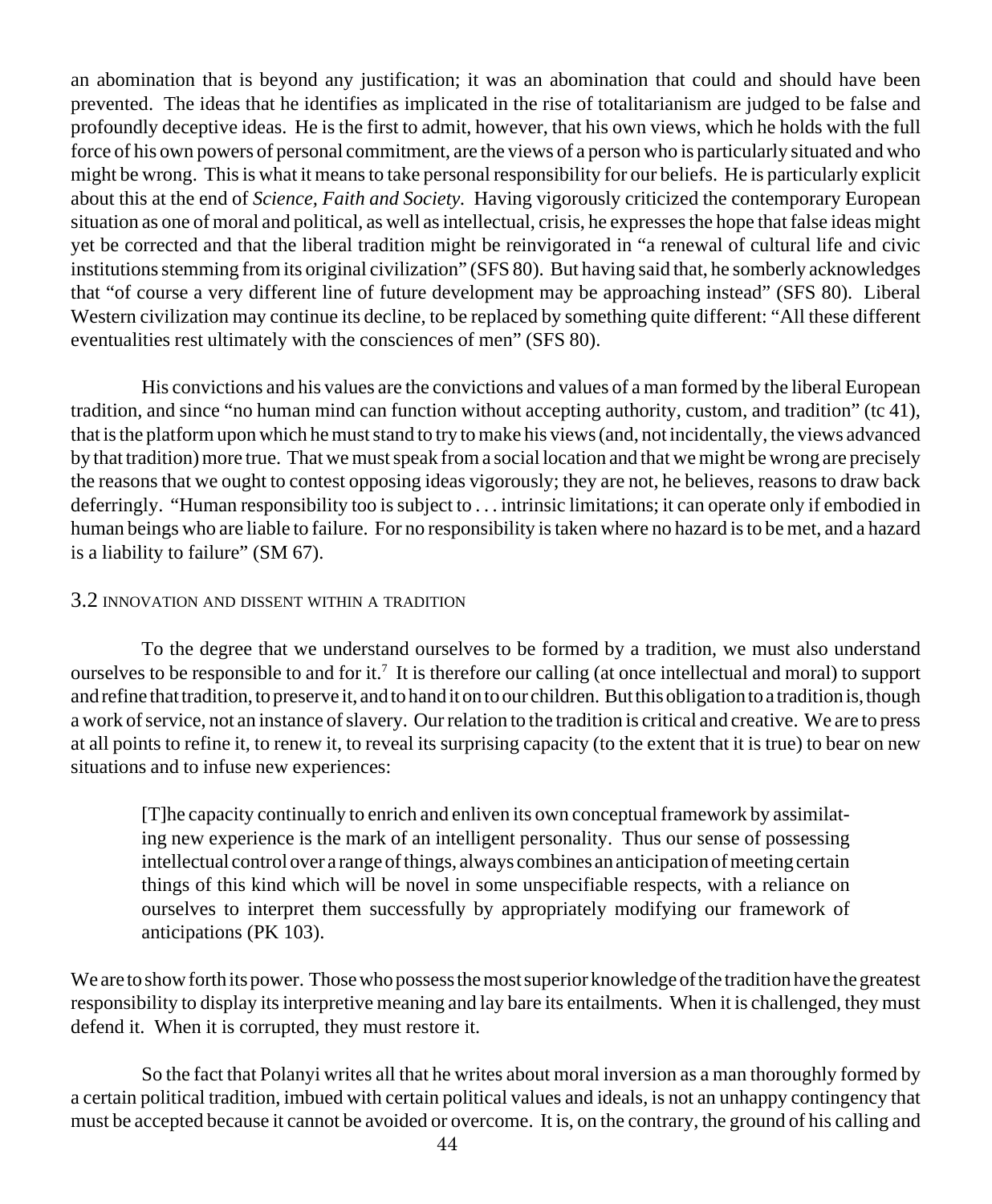the framework of his responsibility.

Although "[m]entally, we are called into being by accepting an idiom of thought" (PK 376), our appropriation of that idiom will frequently bring us into conflict with those from whom we learned it. This conflict is to be welcomed since it is a sign of the vitality of the tradition; moreover, it underlines that it is the whole of the tradition, rather than those who uphold it or any particular ideas or practices within it, which should be the object of our loyalty. "The language of these ideals, anchored in the works and lives of our masters, grants to each one of us the right to uphold these ideals against any particular utterance of these same masters. For it is not to their person, but to what we understand to be their teaching, that we pledge ourselves" (PK 377). I think it is important to appreciate the fact that he considers Marxists, fascists, and nihilists to belong to this same tradition. They are dissenters within it, advancing views of freedom and political life and the highest good that owe much to the Western liberal and Enlightenment tradition, even while some of their central claims diverge from the core conceptions of the liberal tradition. They advance these views with passion, in the name of truth, and they must be engaged with passion, in the name of truth. To do anything else would be the worst sort of dereliction of duty. The absorption of dissenting views into a tradition of thought can only ever be "a decision, originating in our own personal judgment, to modify the premises of our judgment, and thus to modify our intellectual existence, so as to become more satisfying to ourselves" (PK 106). The same thing is true when dissenting proposals are rejected by a representative of a tradition: the rejection is "a decision, originating in our own personal judgment" to resist the modification out of fidelity to the contested beliefs. Thus Polanyi writes:

Of course, believing as I do in the reality of truth, justice, and charity, I am opposed to a theory which denies it and I condemn a society which carries this denial into practice. But I do not assume that I can force my view on my opponents by argument. Though I accept truth as existing independently of my knowledge of it, and as accessible to all men, I admit my inability to compel anyone to see it. Though I believe that others love the truth as I do, I can see no way to force their assent to this view. I have described how our love of truth is usually affirmed by adherence to a traditional practice within a community dedicated to it. But I can give no reason why such a community, or its practice, should live—any more than why I should live myself. My adherence to the community, if given, is an act of ultimate conviction and remains so whether resulting from mature choice or mainly determined by early education (SFS 81).

To embrace freedom of conscience in full seriousness is to commit oneself to risk, hazard, and conflict. It is to give up all hope of compelling assent, either by force or by demonstration. Nonetheless, where we cannot compel, we may yet persuade. Recall that what marks fanaticism as an exceptionally dangerous social force is the inaccessibility of the agent's moral motives to reason and examination, evaluation and persuasion.

#### 3.3. PERSUASION AS A HEURISTIC PASSION

Persuasion, one of the forms intellectual passions take, is an art of persistent hope. Near the beginning of *The Study of Man*, Polanyi says, "Tonight I shall try to transmit this conviction to you" though "all I have to say may not convince you" (SM 13). It is also an admission of the fundamental limits we face as fallible knowers and socially located self-determining beings:

I shall not argue with the sceptic. It would not be consistent with my own views if I expected him to abandon a complete system of beliefs on account of any particular series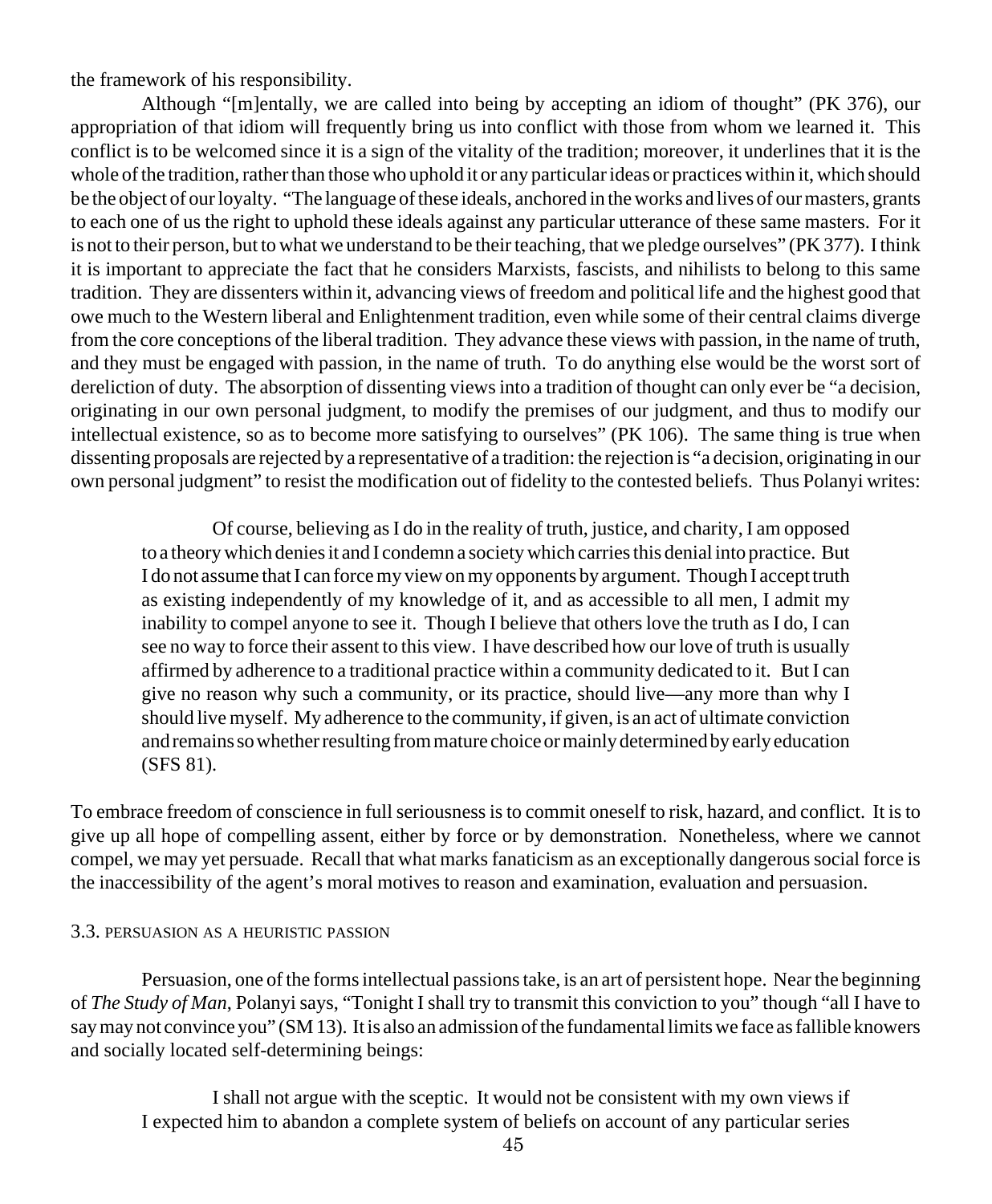of difficulties. Besides, by this time it should be clear how far-reaching are in my own opinion the changes in outlook that are required in order to establish a stable alternative to the objectivist position. I cannot hope to do more in this book than to exhibit a possibility which like-minded people may wish to explore (PK 315).

Yet the strategies of persuasion that Polanyi employs in his defense of a free society display both how hard-nosed the practice of this art can be and how deeply any effort at persuasion requires us to penetrate both into our own framework of belief and into the conceptual system of the person whose views we aspire to change.

Persuasion requires self-knowledge and honesty. A person unaware of her commitments or unwilling to examine and acknowledge them can only engage in manipulative propaganda. Polanyi believes he has been open and honest about the grounding of his moral judgments in a particular tradition; he believes that his adversary, in contrast, has been deceptive in ways that prevent the tacit dimension of his knowing (i.e., his moral passions) from being recognized and taken into account.

Polanyi believes he can account for features of his adversary's position that the adversary cannot account for—namely, the inconsistencies within it. To the extent that this is true, his is the more comprehensive account of the adversary's own belief and activity. This is why he repeatedly returns to the work of exposing contradictions in his adversary's position, making the case that the alternative that he himself defends avoids similar discrepancies between, among other things, the personal witness of the theorist and the theory itself. This is so because the views with which he is engaged can be shown, he believes, to represent a pathological development within his own tradition, a development that can be identified and analyzed. We confront not two competing traditions but one tradition in healthy and unhealthy forms. He thus believes that his views have a coherence that the competing views lack. A coherent system of beliefs is superior to an incoherent one—this is why our powers of critical analysis are great allies in sorting out truth from error. Nonetheless, he acknowledges that coherence itself is no guarantee of truth. As he says in *Personal Knowledge,* coherence, by itself, is a criterion of stability, not truth. "It may equally stabilize an erroneous or a true view of the universe" (PK 294).

Accordingly, Polanyi builds a case that his views have a heuristic value lacking in the views of his opponent, that his views, if embraced and acted upon, will be fruitful where those of his adversary have proved destructive. To some extent, then, he looks to the future for validation of his views and requires a leap of faith in the testing of his views. However, it is certainly his suggestion that the defeat of fascism, the witness of the anti-Soviet struggles in Eastern and Central Europe, and the severe deprivations and extreme violence required to uphold totalitarian governments ought to count powerfully against the validity of these social arrangements and the theories that legitimate them.

Polanyi makes the strongest case he can in support of his own convictions as to where truth and falsity lie, and he does this in the hope of inducing conversion. Human judgment being what it is, we all must make choices without any guarantee that we have chosen rightly, and we can all only lay out our interlinking beliefs and commitments on the authority of our own conviction. Polanyi has made his case for liberalism; let others make their case for what they believe. Their listeners must decide who is right, and the decisions and actions of those listeners will constitute the socially constructed future. But that construction will necessarily take place within the limits of the human condition, which it cannot violate. Writing, in *Meaning,* of Anglo-American liberalism, he says, "Its program was to let everyone state his beliefs and to allow others to listen and form their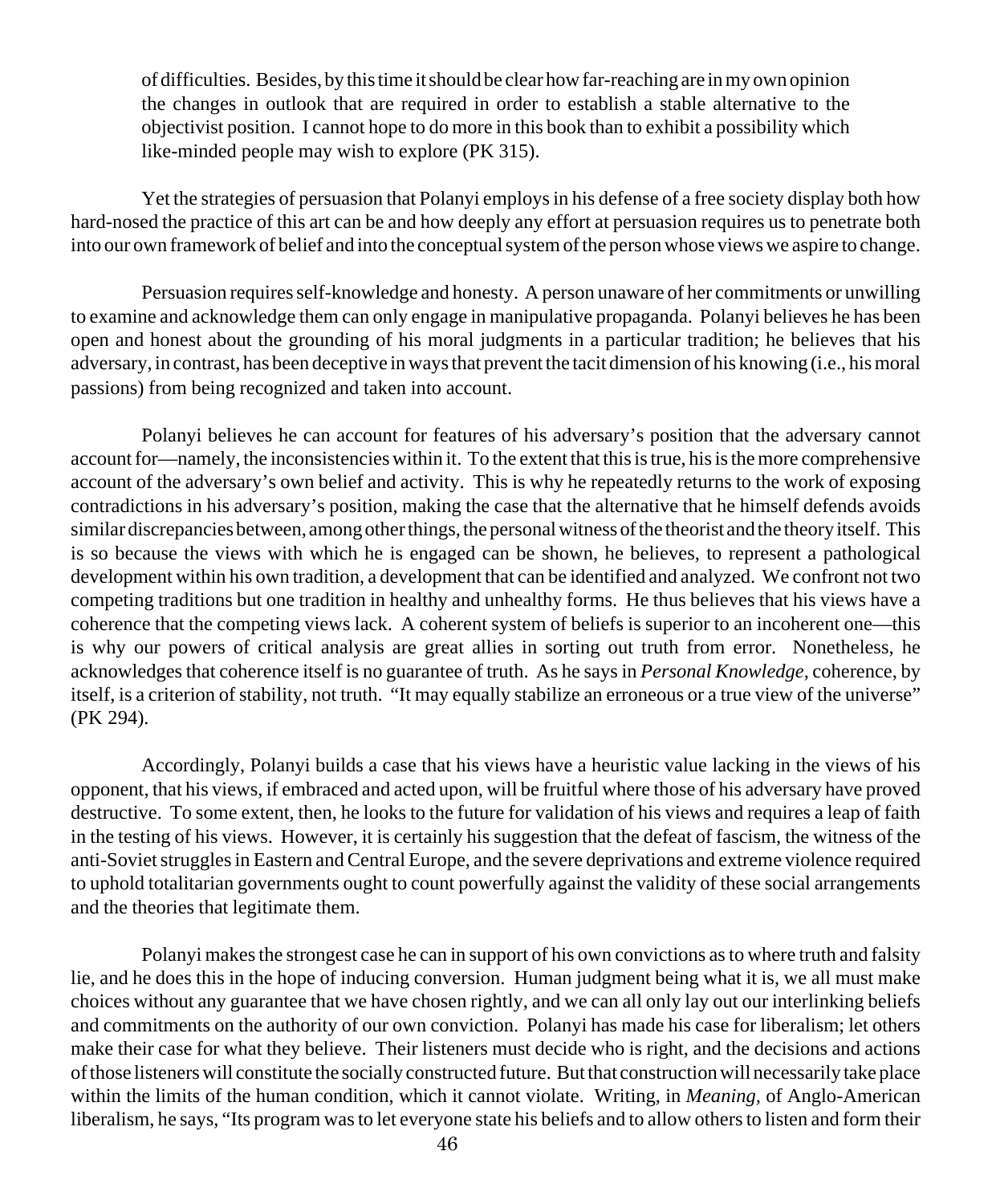own opinions; the ideas which would prevail in a free and open battle of wits would be as close an approximation to the truth as can be humanly achieved" (M 7).

## **Abbreviations**

| bn         | "Beyond Nihilism"                      |
|------------|----------------------------------------|
| kb         | "Knowing and Being"                    |
| LL.        | The Logic of Liberty                   |
| M          | Meaning                                |
| mhr        | "Message of the Hungarian Revolution"  |
| mm         | "On the Modern Mind"                   |
| <b>PK</b>  | Personal Knowledge                     |
| <b>SFS</b> | Science, Faith and Society             |
| <b>SM</b>  | The Study of Man.                      |
| tc         | "The Two Cultures"                     |
| TD         | The Tacit Dimension                    |
| ts         | "Transcendence and Self-transcendence" |

## **Endnotes**

1 The term "moral inversion" was not used in the text of *Science, Faith and Society* (1946), but the logic of moral inversion was nonetheless explored in section 3, in which he considered the origins of "the modern crisis," instantiated in both totalitarian states and metaphysical nihilism. The term "moral inversion" appeared in 1951 in *The Logic of Liberty;* see chapter 7, pages 93–110 (much of this reappears word for word in *Meaning,* chapter 1, "The Eclipse of Thought"). Najder asserts that this was the first use of the term (Najder 1968, 365). In 1958, *Personal Knowledge* offered a welldeveloped consideration of moral inversion (227–45), as well as the arguments on which the theory rested. There Polanyi referred to the discussion in *The Logic of Liberty* as "a tentative study" of the principle of moral inversion, and noted that he had first "outlined" the mechanism of the inversion in *Science, Faith and Society* (PK 232, 233 n. 1). In 1959, moral inversion was discussed in "The Two Cultures," and in 1960, it was explored extensively in "Beyond Nihilism" (both of which are reproduced in *Knowing and Being;* see especially 14, 16–18, 21–22, and 44–45). When *Science, Faith and Society* was republished in 1964, he added new prefatory material, "Background and Prospect," in which he further elaborated the notion of moral inversion (17–18). In 1965, the topic was again explored in "On the Modern Mind" (see especially 12–13, 18–20). Chapter 3 of *The Tacit Dimension* belonged to the same line of development, though the term was not used (see especially 55–63). In *Meaning,* in 1975, he once again discussed moral inversion explicitly, though the relevant passages occurred, for the most part, in chapters drawn from previously published works (see 17–18, 28, 63, 116, 213).

<sup>2</sup> "To deny "any intrinsic power to thought" is to deny "any grounds for claiming freedom of thought" (TD 3–4). Or again: "If thought and reason are nothing in themselves, it is meaningless to demand that thought be set free" (M 14).

3 Even so, true, complete, or actual moral inversion is not perfectly stable—the contradiction between theory and witness is still there, though it is even more obscured.

4 It is, of course, the burden of Polanyi's larger argument that this reduction is a mistake. For especially concise statements of the alternative, see SM 67ff., 86, and M 214–15.

5 In a number of the places where he discusses the limitations reality places upon the realization of our aspirations, he ends with runic allusions to unspecified "religion" (see especially the last paragraph of *The Tacit Dimension*). It is not clear to me whether he is thinking of the means by which Judaism and Christianity have combined a deep sense of fallenness and imperfection with an abiding, though chastened, hope, or whether he has in mind, instead, some sort of recovery ("once religious faith is released from pressure by an absurd vision of the universe" [TD 92]) of the Christian confidence in transcendent, eternal perfection.